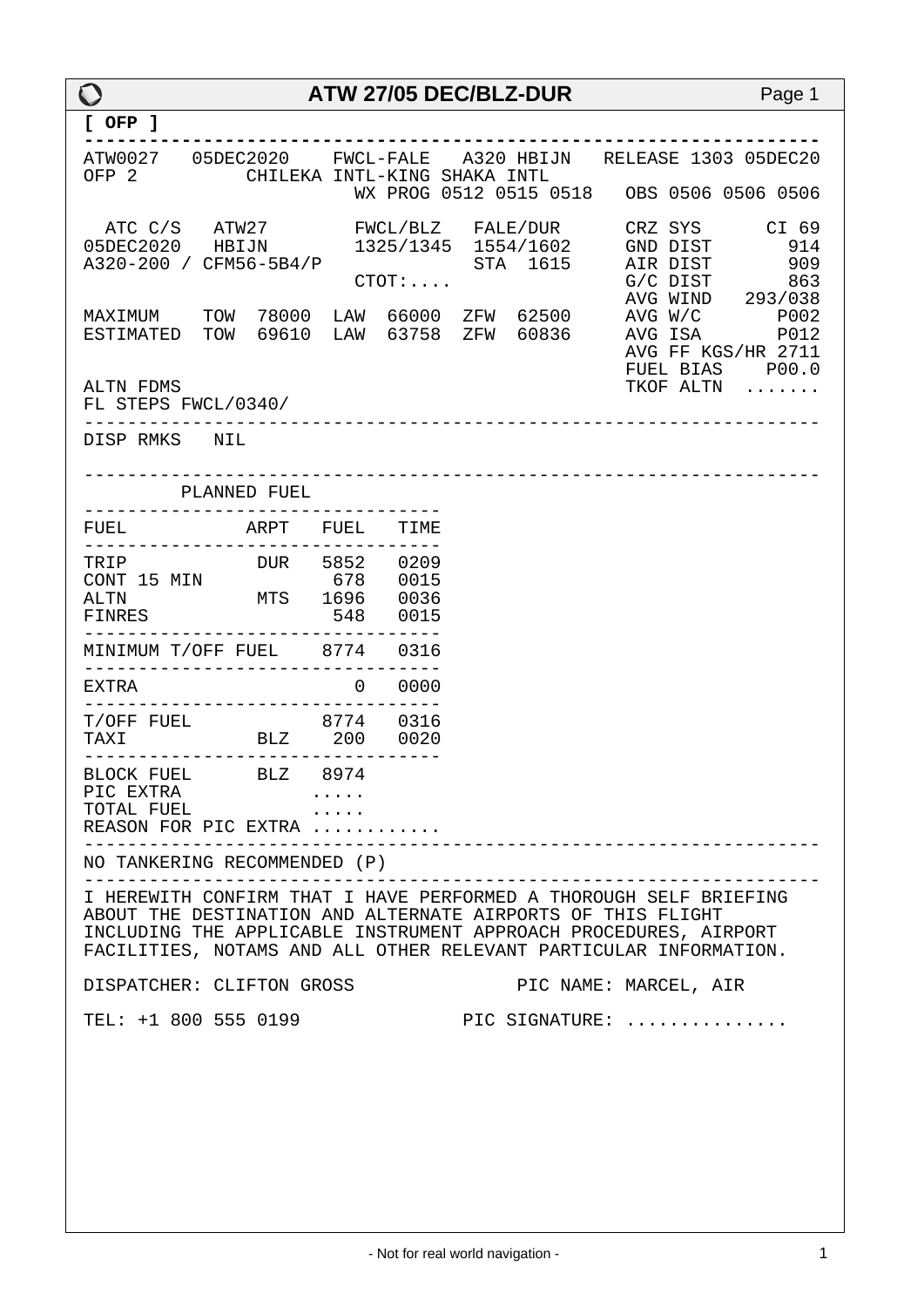| ALTERNATE ROUTE TO:<br>APT TRK DST                                                                                          |                                                            | VIA |                                                                                                                                                                | FINRES 548<br>FL WC TIME FUEL<br>----------------                              |  |
|-----------------------------------------------------------------------------------------------------------------------------|------------------------------------------------------------|-----|----------------------------------------------------------------------------------------------------------------------------------------------------------------|--------------------------------------------------------------------------------|--|
|                                                                                                                             | FDMS/07 003 213 GYV1A GYV DCT GERAX DCT 310 M005 0036 1696 |     |                                                                                                                                                                |                                                                                |  |
| MEL/CDL ITEMS DESCRIPTION<br>______________ _____________                                                                   | ------------------------------                             |     |                                                                                                                                                                |                                                                                |  |
| ROUTING:                                                                                                                    |                                                            |     |                                                                                                                                                                |                                                                                |  |
| ROUTE ID: DEFRTE                                                                                                            | FWCL/10 DCT AXIBO DCT VBR DCT VMA FALE/06                  |     |                                                                                                                                                                |                                                                                |  |
| DEPARTURE ATC CLEARANCE:                                                                                                    |                                                            |     |                                                                                                                                                                |                                                                                |  |
|                                                                                                                             |                                                            |     | OPERATIONAL IMPACTS                                                                                                                                            |                                                                                |  |
| WEIGHT CHANGE UP 1.0<br>WEIGHT CHANGE DN 1.0<br>FL CHANGE UP FL1<br>FL CHANGE DN FL2<br>SPD CHANGE CI 0<br>SPD CHANGE CI 50 | FL CHANGE DN FL1 TRIP P 0134 KGS<br>_ _ _ _ _ _ _ _ _ _    |     | --------------------<br>TRIP P 0057 KGS<br>TRIP M 0138 KGS<br>TRIP M 0088 KGS<br>TRIP P 0287 KGS<br>TRIP M 0143 KGS TIME P 0005<br>TRIP M 0101 KGS TIME P 0001 | TIME P 0000<br>TIME P 0001<br>TIME P 0001<br>TIME M 0001<br><b>TIME M 0003</b> |  |
|                                                                                                                             |                                                            |     |                                                                                                                                                                |                                                                                |  |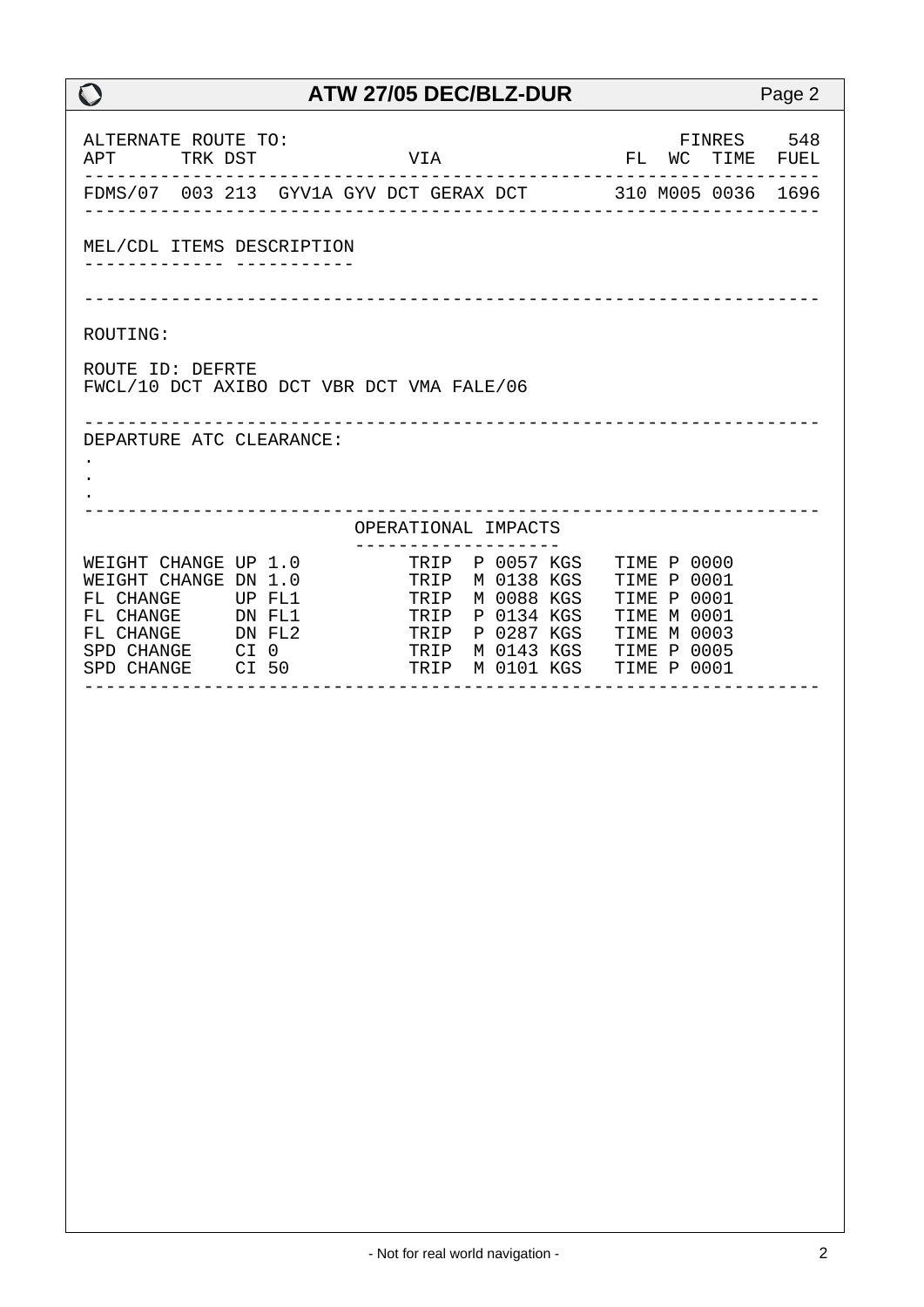|                                             |              |                      | ATW 27/05 DEC/BLZ-DUR    |  |                                                | Page 3 |
|---------------------------------------------|--------------|----------------------|--------------------------|--|------------------------------------------------|--------|
| ATIS:                                       |              |                      |                          |  |                                                |        |
| RVSM: ALT SYS LEFT:                         |              | _______ __________ _ | $\mathtt{STBY}$ :        |  | RIGHT:<br><u> -------- ---------- --------</u> |        |
|                                             |              |                      | TIMES<br>$- - - - -$     |  |                                                |        |
|                                             | ESTIMATED    |                      | SKED                     |  | <b>ACTUAL</b>                                  |        |
| <b>OUT</b>                                  |              | 1325Z/1525L          | 1325Z/1525L              |  | . Z                                            |        |
| OFF                                         |              |                      | 1345Z/1545L 1345Z/1545L  |  | . Z                                            |        |
| $\mathop{\rm ON}$                           |              | 1554Z/1754L          | 1607Z/1807L              |  | . Z                                            |        |
| IN                                          |              | 1602Z/1802L          | 1615Z/1815L              |  | . Z                                            |        |
| BLOCK TIME 0237                             |              |                      | 0250                     |  |                                                |        |
|                                             | WEIGHTS<br>. |                      |                          |  |                                                |        |
|                                             | EST          | MAX                  | <b>ACTUAL</b>            |  |                                                |        |
| PAX                                         | 164          |                      | .                        |  |                                                |        |
| CARGO                                       | 0.0          |                      |                          |  |                                                |        |
| PAYLOAD                                     | 17.1         |                      |                          |  |                                                |        |
| ZFW                                         | 60.8         | 62.5                 |                          |  |                                                |        |
| <b>FUEL</b>                                 |              |                      | 9.0 11.2  POSS EXTRA 2.2 |  |                                                |        |
| TOW                                         |              |                      | $69.6$ $71.9$ $LDG$      |  |                                                |        |
| STAB TRIM                                   |              |                      |                          |  |                                                |        |
| LAW                                         |              |                      | $63.8$ $66.0$            |  |                                                |        |
|                                             |              |                      | TERRAIN CLEARANCE CHECK  |  | . <u>_ _ _ _ _ _ _ _ _ _ _ _ _ _ _ _</u> _     |        |
| DD CHECK - TERRAIN CLEARANCE CHECK DISABLED |              |                      |                          |  |                                                |        |
| DP CHECK - TERRAIN CLEARANCE CHECK DISABLED |              |                      |                          |  |                                                |        |
|                                             |              |                      |                          |  |                                                |        |
|                                             |              |                      |                          |  |                                                |        |
|                                             |              |                      |                          |  |                                                |        |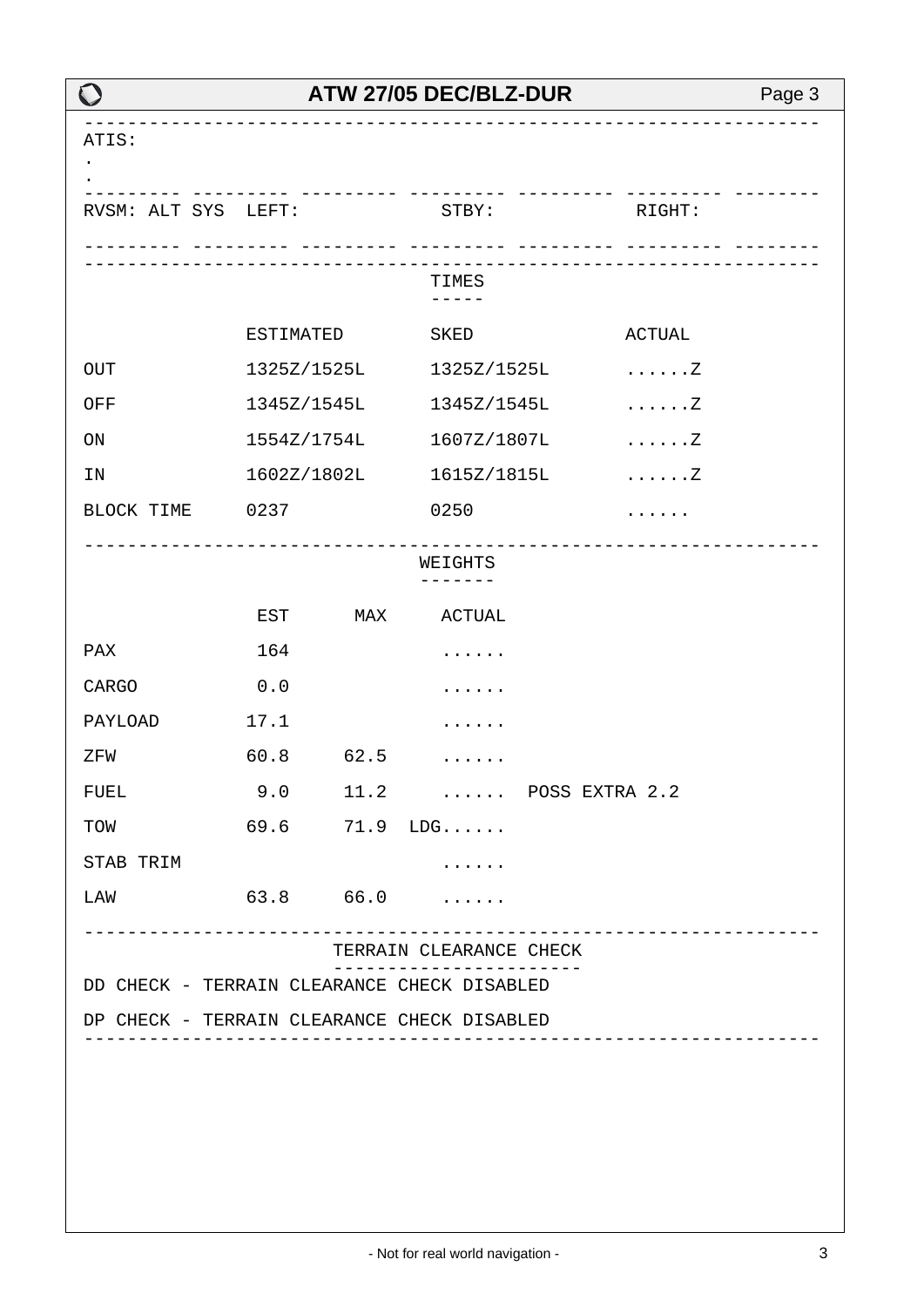#### FLIGHT LOG ----------

| MOST CRITICAL MORA 07600 FEET AT FWCL///MXSHR 03 AT TOD                                           |                               |  |           |                   |     |                                                      |                          |                                   |                |
|---------------------------------------------------------------------------------------------------|-------------------------------|--|-----------|-------------------|-----|------------------------------------------------------|--------------------------|-----------------------------------|----------------|
| AWY<br>POSITION LAT EET ETO MORA ITT<br>IDENT<br>FREQ                                             | LONG TTLT ATO DIS RDIS GS SHR |  |           |                   |     | FL IMT MN WIND<br>10RA ITT TAS COMP                  | OAT<br>TDV<br>TRP        | EFOB<br>AFOB                      | PBRN<br>ABRN   |
| FWCL E03458.1 0000                                                                                |                               |  |           | 165<br>914 488    |     |                                                      |                          | 8.8 0.2<br>$\cdots$               |                |
| BEIRA FIR                                                                                         |                               |  |           |                   |     |                                                      |                          |                                   |                |
| DCT<br>AXIBO S1731.6 0015  32<br>AXIBO E03540.1 0018  105                                         |                               |  | 318       | 208<br>198<br>789 |     | .78 339/018 M34 7.4 1.6<br>P018<br>488               | P15<br>536               | $\cdots$                          | .              |
| DCT<br>T O C S1804.8 0005  29                                                                     | E03528.5 0023                 |  | 340<br>35 | 208<br>198<br>754 | 475 | .78 359/012<br>464 P011<br>$\overline{0}$            | M40<br><b>P13</b><br>539 | 6.9 2.0                           | .              |
| 340 211<br>DEIRA S1947.2 0014  27 198<br>VBR E03452.3 0037  108 646<br>113.70                     |                               |  |           |                   |     | .80328/013<br>474 P008<br>$482$ 0                    | M40<br>P13<br>541        | $6.3\ 2.6$<br>$\cdot \cdot \cdot$ | .              |
| DCT<br>MAPUTO S2552.1 0049  49 199 473 P000 P12<br>VMA E03236.3 0126  386 260 473 2 537<br>112.70 |                               |  |           |                   |     | 340 220 .80 290/042                                  |                          | M41 4.1 4.8<br>$\cdots$           |                |
| JOHANNESBURG FIR<br>-FAJA S2650.1 0007<br>E03213.6 0133  53 207                                   |                               |  |           |                   |     |                                                      |                          |                                   |                |
| <b>DCT</b><br>T O D S2805.2 0011  50 199                                                          | E03144.3 0144  88             |  |           | 119               |     | 340 222 .80 285/079 M42 3.3 5.6<br>473 M012<br>461 3 | P11<br>536               | .                                 | .              |
| DCT<br>KING SHAKA S2936.7 0025<br><b>FALE</b>                                                     | E03107.2 0209  119            |  |           |                   |     |                                                      |                          | $\cdots$                          | $2.9$ 6.1<br>. |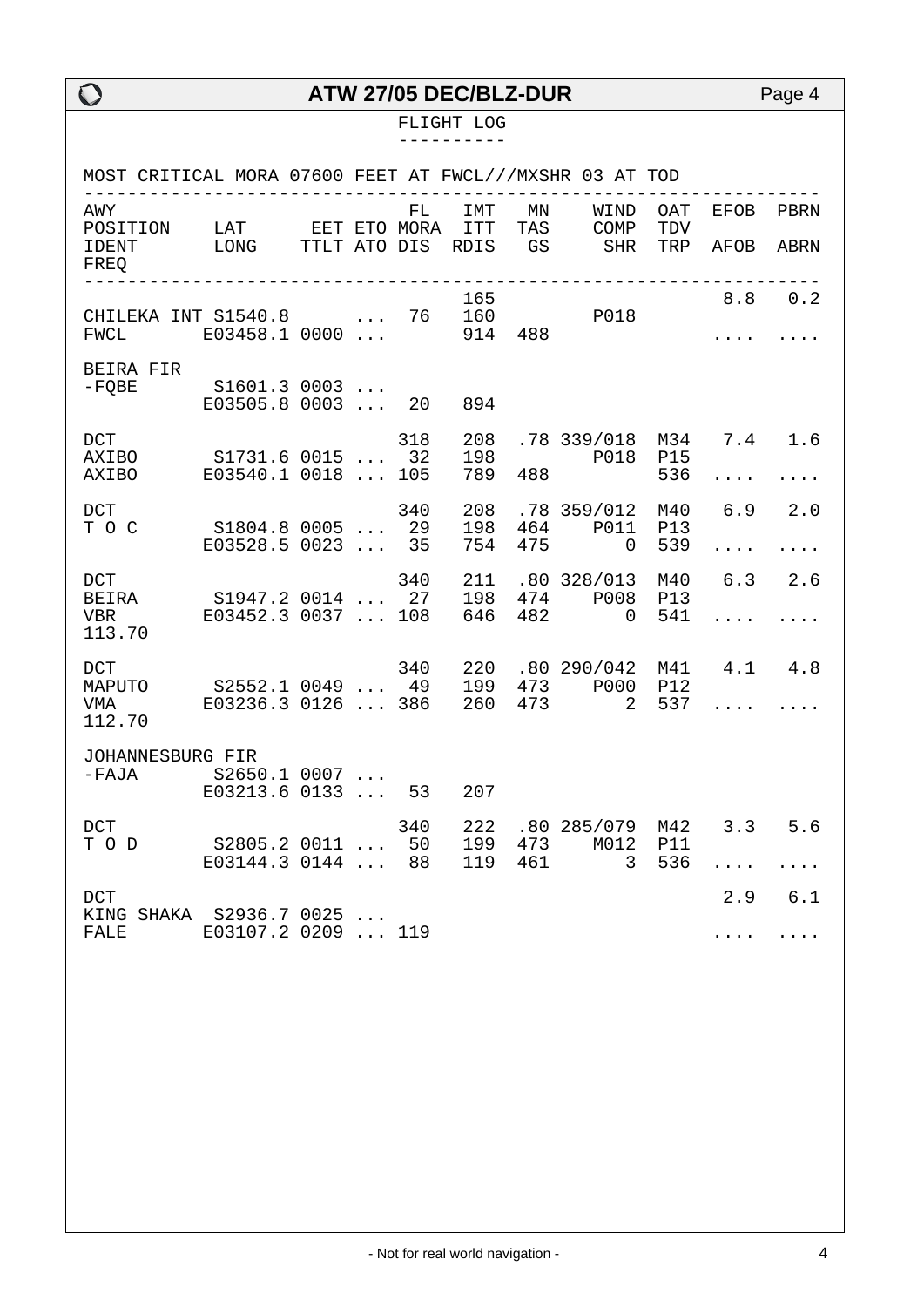|       |                                                                                                                                                                                                                                                      | WIND INFORMATION<br>----------------             |                                                                                        |
|-------|------------------------------------------------------------------------------------------------------------------------------------------------------------------------------------------------------------------------------------------------------|--------------------------------------------------|----------------------------------------------------------------------------------------|
| CLIMB | T O C<br>350 343/013 -43 380 342/008 -51 380 307/016 -51<br>310 337/019 -32 360 352/010 -46<br>200 325/017 -08 340 359/012 -40<br>150 330/016 +01 320 346/011 -35 320 313/015 -35<br>100 001/010 +10 300 333/011 -30 300 315/014 -30 300 294/068 -32 | <b>VBR</b><br>360 309/016 -46<br>340 311/016 -40 | <b>VMA</b><br>380 283/076 -52<br>360 285/075 -47<br>340 287/074 -42<br>320 291/071 -37 |
| T O D | DESCENT<br>380 282/086 -50 350 283/083 -44<br>360 282/084 -46 310 288/066 -38<br>340 283/083 -42 200 261/038 -13<br>320 286/072 -39 150 262/016 -04<br>300 289/061 -36 100 286/015 +06                                                               |                                                  |                                                                                        |
|       |                                                                                                                                                                                                                                                      |                                                  |                                                                                        |
|       |                                                                                                                                                                                                                                                      |                                                  |                                                                                        |
|       |                                                                                                                                                                                                                                                      |                                                  |                                                                                        |
|       |                                                                                                                                                                                                                                                      |                                                  |                                                                                        |
|       |                                                                                                                                                                                                                                                      |                                                  |                                                                                        |
|       |                                                                                                                                                                                                                                                      |                                                  |                                                                                        |
|       |                                                                                                                                                                                                                                                      |                                                  |                                                                                        |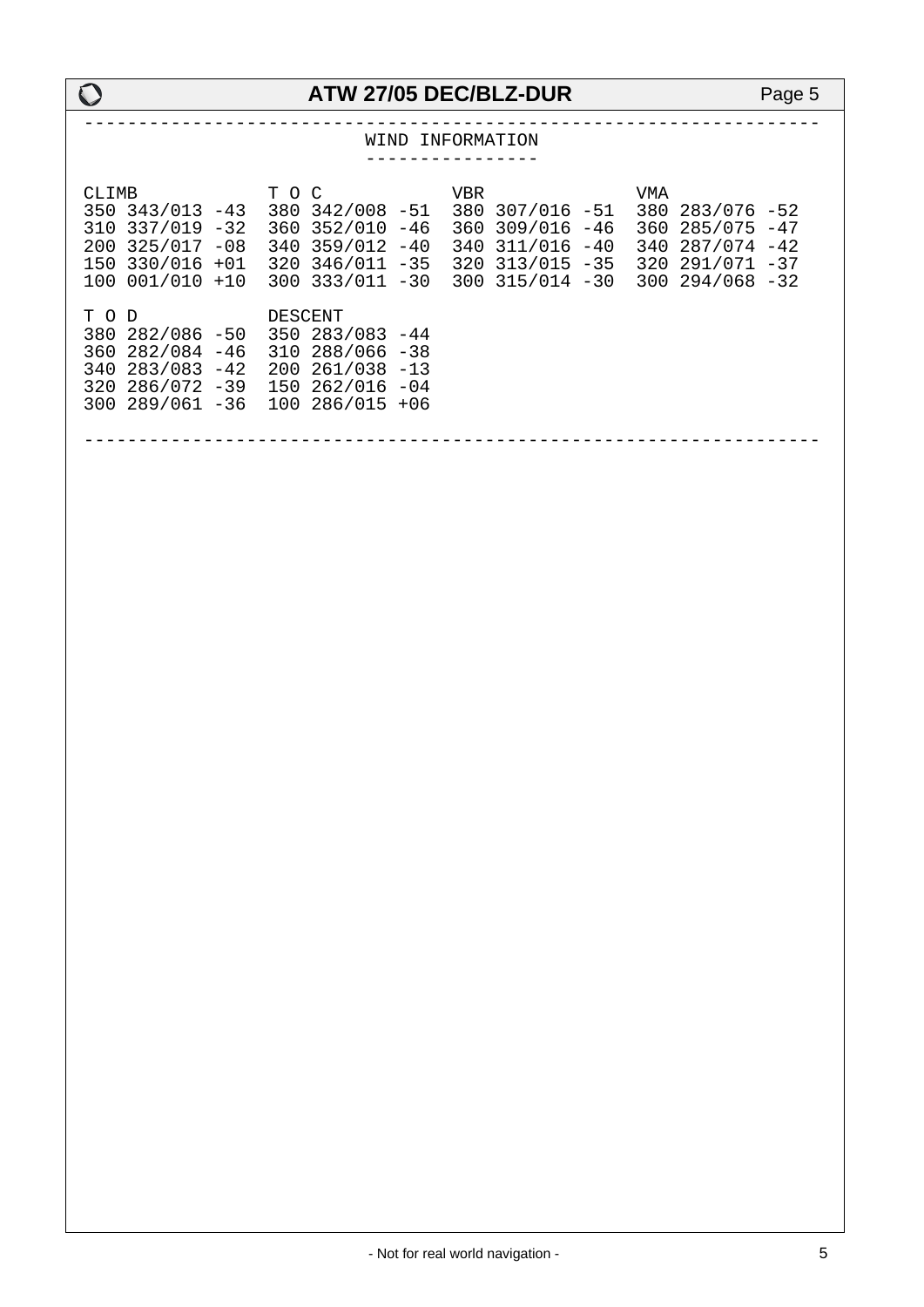**[ ATC Flight Plan ] --------------------------------------------------------------------**

> ICAO FLIGHT PLAN ----------------

FF FWLLZQZX FQBEZQZX FAJAZQZX 051303 CYULSBFP (FPL-ATW27-IS -A320/M-SDE3FGHIRWY/LB1  $-FWCL1325$ -N0474F340 DCT AXIBO DCT VBR DCT VMA -FALE0159 FDMS -PBN/A1B1C1D1O1S1 DOF/201205 REG/HBIJN EET/FQBE0003 FAJA0133 OPR/ATW PER/C RMK/TCAS)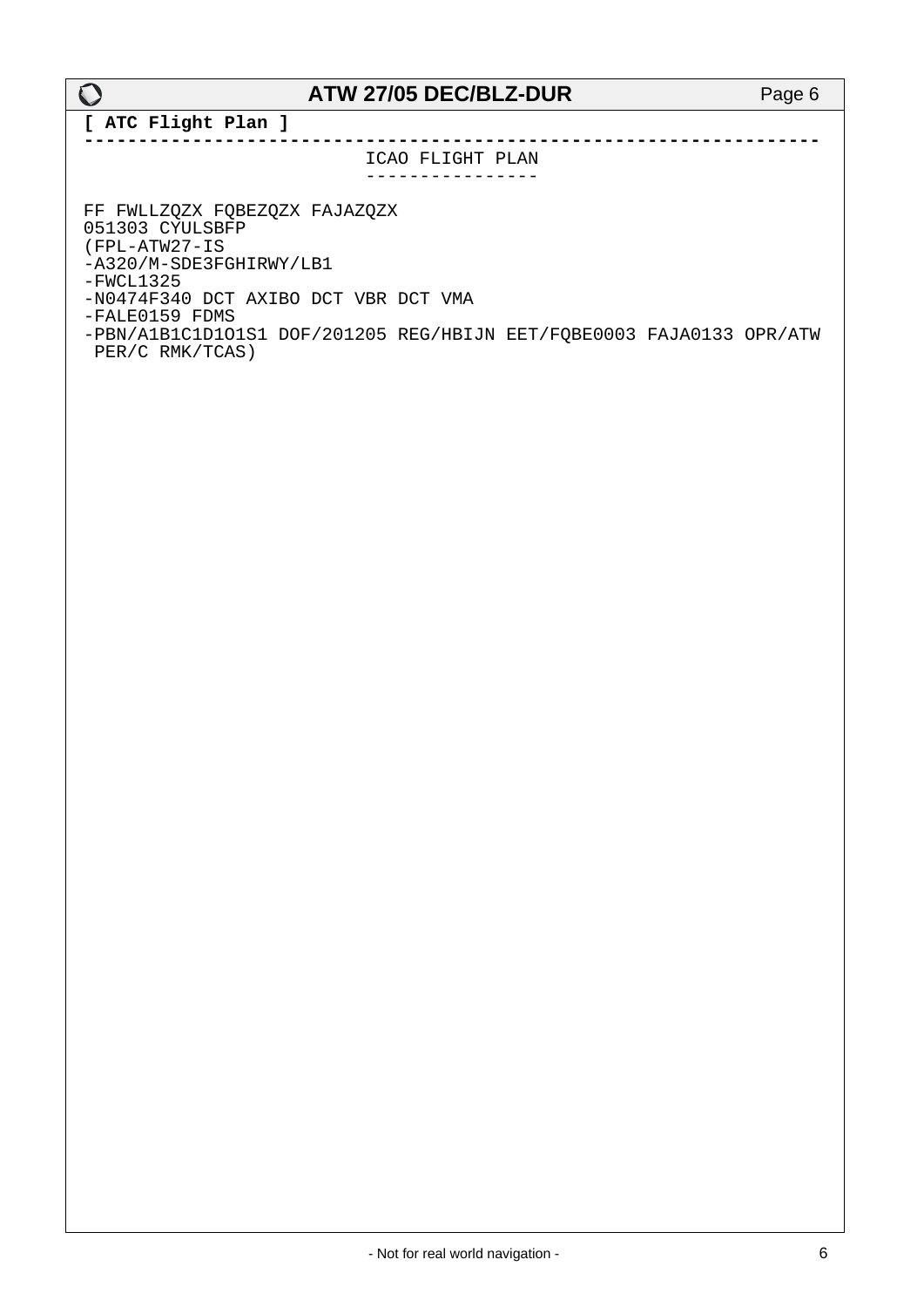| $\mathbf O$         | <b>ATW 27/05 DEC/BLZ-DUR</b>             | Page 7 |
|---------------------|------------------------------------------|--------|
| [ Additional Info ] |                                          |        |
|                     | DISPATCH BRIEFING INFO ATW0027 FWCL/FALE |        |
|                     |                                          |        |
|                     |                                          |        |
|                     |                                          |        |
|                     |                                          |        |
|                     |                                          |        |
|                     |                                          |        |
|                     |                                          |        |
|                     |                                          |        |
|                     |                                          |        |
|                     |                                          |        |
|                     |                                          |        |
|                     |                                          |        |
|                     |                                          |        |
|                     |                                          |        |
|                     |                                          |        |
|                     |                                          |        |
|                     |                                          |        |
|                     |                                          |        |
|                     |                                          |        |
|                     |                                          |        |
|                     |                                          |        |
|                     |                                          |        |
|                     |                                          |        |

 $\mathsf{r}$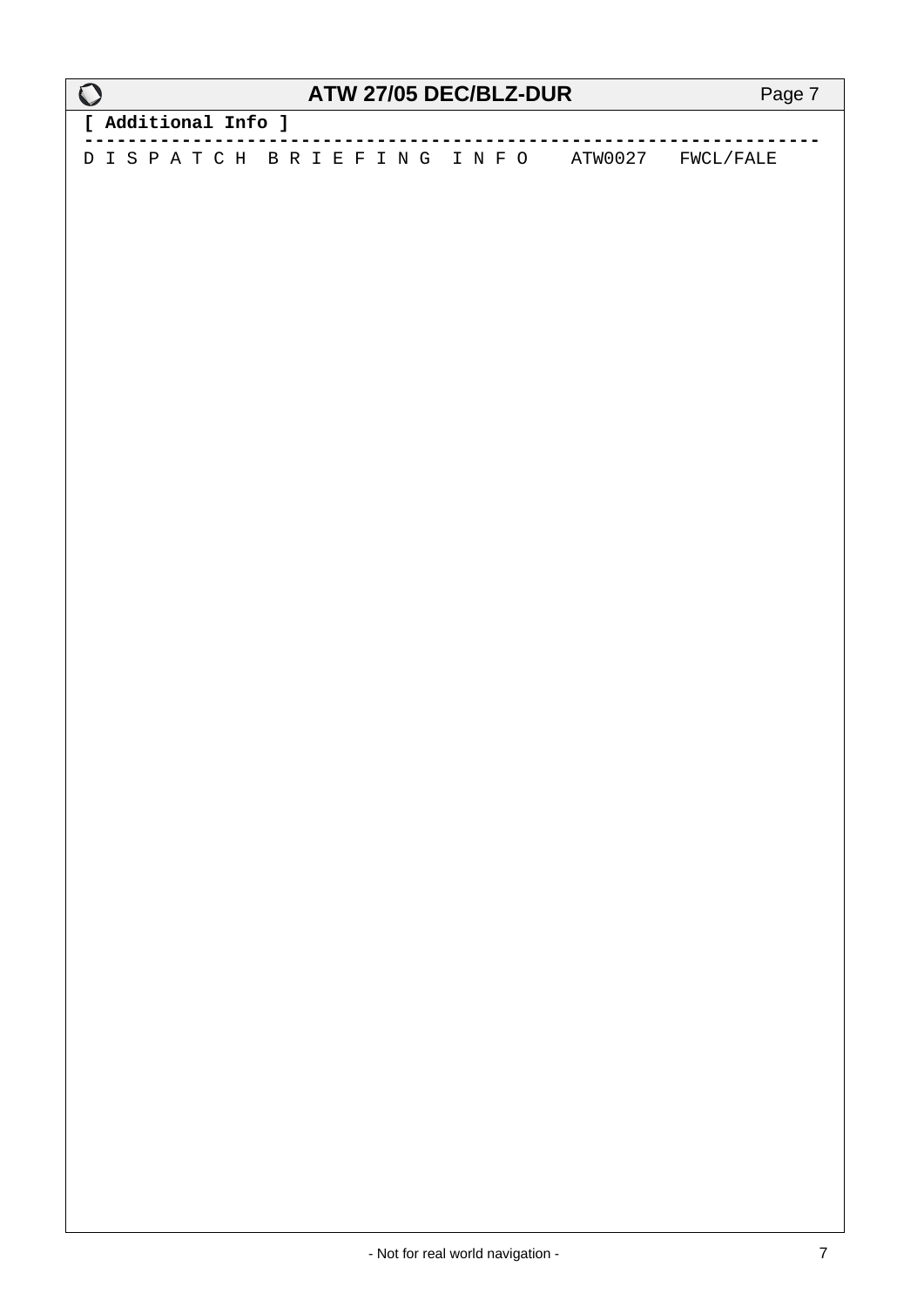| $\bf{O}$                                                                                   | ATW 27/05 DEC/BLZ-DUR                                                                                                                                                                                                                                                                           | Page 8 |
|--------------------------------------------------------------------------------------------|-------------------------------------------------------------------------------------------------------------------------------------------------------------------------------------------------------------------------------------------------------------------------------------------------|--------|
| [ Airport WX List ]                                                                        |                                                                                                                                                                                                                                                                                                 |        |
| FWCL --> FALE ATW 27 / 05DEC2020                                                           | LIDO/WEATHER SERVICE DATE: 05Dec2020 TIME: 13:03 UTC                                                                                                                                                                                                                                            |        |
| AIRMETs:<br>No Wx data available                                                           |                                                                                                                                                                                                                                                                                                 |        |
| SIGMETs:<br>No Wx data available                                                           |                                                                                                                                                                                                                                                                                                 |        |
| Tropical Cyclone SIGMETs:<br>No Wx data available                                          |                                                                                                                                                                                                                                                                                                 |        |
| Volcanic Ash SIGMETs:<br>No Wx data available                                              |                                                                                                                                                                                                                                                                                                 |        |
| Departure:<br>FWCL/BLZ CHILEKA INTL<br>051200<br>SA<br>DIST RAIN<br>FT<br>050900<br>SCT030 | 17006KT 9999 TS FEW025CB SCT030 25/22 Q1016 NOSIG RMK<br>0512/0618 04006KT 9999 FEW025CB SCT030 BKN070<br>PROB30 TEMPO 0512/0516 8000 -TSRA<br>BECMG 0516/0518 13007KT 9999 FEW025CB SCT070<br>BECMG 0604/0606 08007KT 9999 FEW008 SCT025<br>PROB30 TEMPO 0610/0612 03005KT 8000 -TSRA FEW025CB |        |
| Destination:<br>FALE/DUR KING SHAKA INTL<br>051200<br>SA<br>FT<br>051000                   | 04014KT 9999 SCT020 23/18 Q1017 NOSIG<br>0512/0618 03015KT 9999 SCT018 TX27/0612Z TN19/0604Z<br>TEMPO 0512/0515 04018G28KT<br>PROB30 TEMPO 0516/0520 4000 RA BKN010<br>BECMG 0520/0522 01007KT SCT030<br>BECMG 0607/0609 18010KT<br>PROB30 TEMPO 0615/0618 5000 TSRA SCT015 FEW030CB            |        |
| Destination Alternates:<br>FDMS/MTS MATSAPHA<br>SA                                         | 040700 12005KT 9999 SCT035 23/17 Q1020 NOSIG<br>FT 050400 0506/0518 06007KT CAVOK                                                                                                                                                                                                               |        |
| AIRPORTLIST ENDED                                                                          |                                                                                                                                                                                                                                                                                                 |        |
|                                                                                            |                                                                                                                                                                                                                                                                                                 |        |
|                                                                                            |                                                                                                                                                                                                                                                                                                 |        |
|                                                                                            |                                                                                                                                                                                                                                                                                                 |        |
|                                                                                            |                                                                                                                                                                                                                                                                                                 |        |
|                                                                                            |                                                                                                                                                                                                                                                                                                 |        |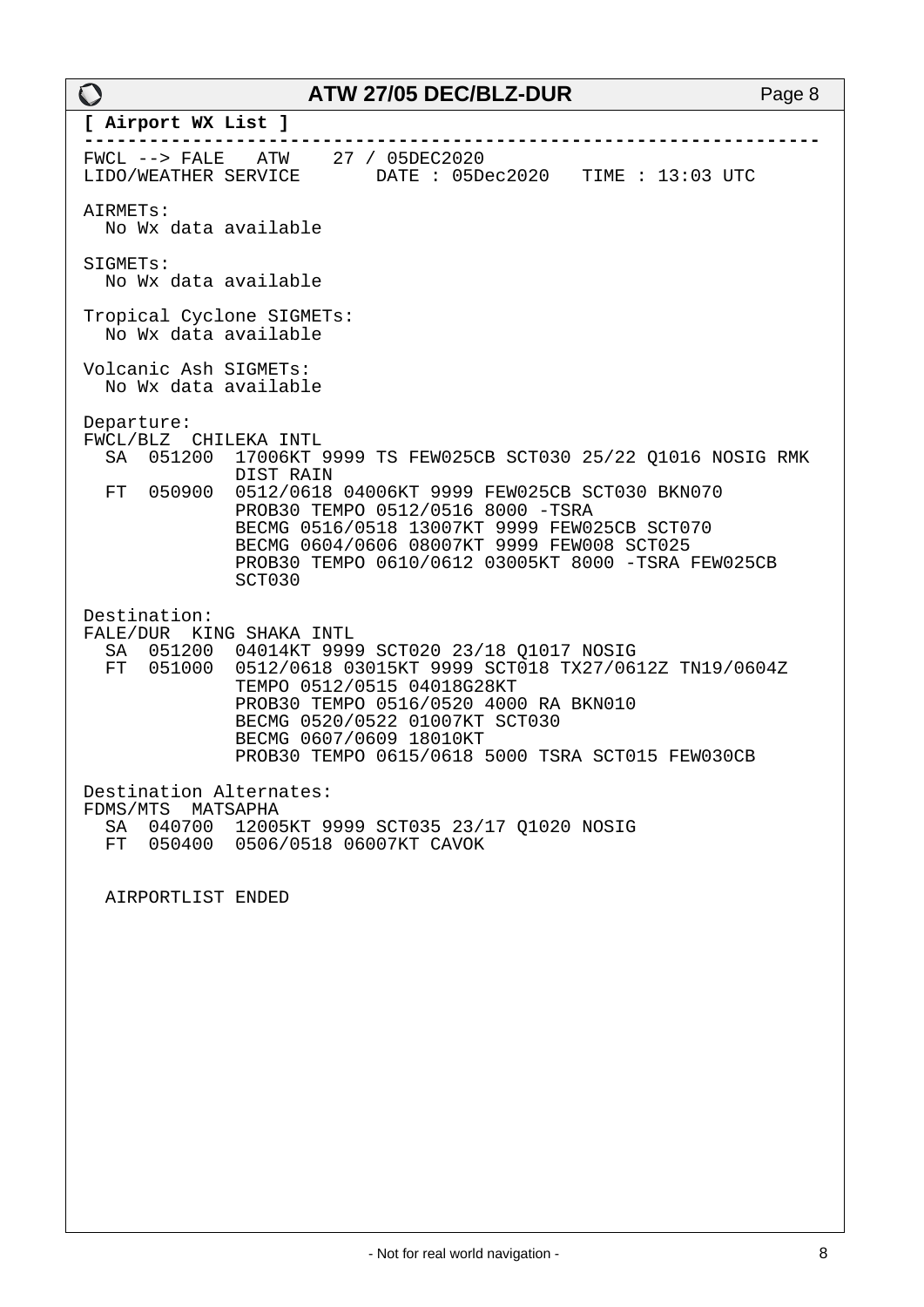#### **ATW 27/05 DEC/BLZ-DUR** Page 9 **[ NOTAM ] --------------------------------------------------------------------** LIDO-NOTAM-BULLETIN INCLUDES NOTAM, COMP NOTAM AND AIP-REGULATION **VALID: 2012051325 - 2012051939** STD(EOBT)+TRIP+ALTN+3HRS ATW 27 /05DEC OFP-NR: 2 ROUTE: FWCL - FALE ALTN: FDMS N0474F340 DCT AXIBO DCT VBR DCT VMA **================================= DEPARTURE AIRPORT - DETAILED INFO ================================= FWCL/BLZ CHILEKA INTL -------------------------** +++++++++++++++++++++++++++++ AIRPORT ++++++++++++++++++++++++++++++ **A0055/19 RWY 10/28 CLSD** DUE MAINT. **A0057/19**  N/S **TWY CLSD** DUE SOFT GND. **A0051/19**  MIGRATORY BIRDS AROUND AD.PILOTS TO EXER CTN WHEN LDG AND TKOF. **A0052/19**  PAPI **RWY 28** OPR ON 2 BAR UNITS. **A0054/19**  FIRE FIGHTING AND RESCUE SVC **DOWNGRADED** TO CAT.6. **=================================== DESTINATION AIRPORT - DETAILED INFO =================================== FALE/DUR KING SHAKA INTL ----------------------------** +++++++++++++++++++++++++++++ AIRPORT ++++++++++++++++++++++++++++++ **A3516/20**  BIRD RADAR **U/S**. **A3400/20**  DLY 2100-0300 **AD CLSD** TO FIXED WING TFC. **A3388/20**  CIVIL WORKS TAKING PLACE ON **TWY F** IN THE VCY OF NEW **TWY K** EXTENSION. ESCORT WILL BE PROVIDED AT ALL TIMES. 15MIN PN TO VACATE THE UNGRADED PORTION OF **TWY F**. **A3357/20**  CONST **WIP** OF ADDN CODE F STANDS AND EXTENSION OF **TWY B**. **A3299/20**  INYANINGA, TONGAAT, KWAZULU-NATAL (293634.67S 0310338.51E, 293636.12S 0310340.68E, 293637.58S 0310340.58E): 3 MASTS (32M AGL) ERECTED. **A3252/20**  AREA 1 BOUNDED BY (293650.54S 0310636.72E, 293655.38S 0310644.38E, 293656.85S 0310631.38E) AREA 2 BOUNDED BY (293600.27S 0310636.15E, 293600.37S 0310639.34E): 2 CRANES (30M AGL) ERECTED. **A3218/20**  3 MASTS (32M AGL) WITH RED LGT ERECTED AT THE NEW APN (293652.086S 0310637.081E, 293653.545S 0310639.274E, 293655.004S 0310641.469E).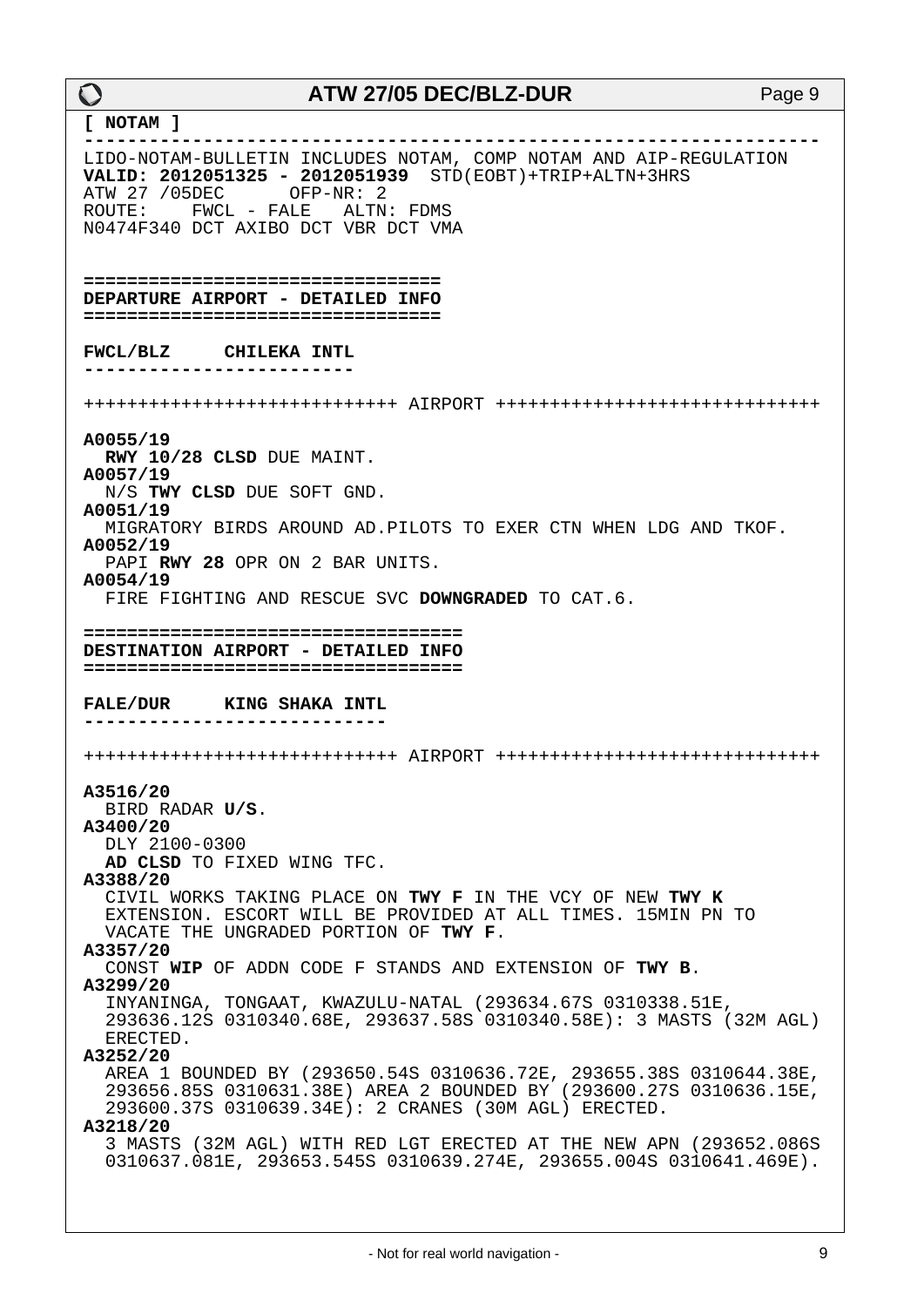| $\mathbf O$       | ATW 27/05 DEC/BLZ-DUR                                                                                                                                                           | Page 10 |
|-------------------|---------------------------------------------------------------------------------------------------------------------------------------------------------------------------------|---------|
| F0168/20          |                                                                                                                                                                                 |         |
| A3090/20          | AIRAC AIP SUP S027/19 DATED 15 AUG 2019 WITHDRAWN.                                                                                                                              |         |
| TWY B.            | TWY B TEMPO DOWNGRADED FM CODE F TO CODE C. ESCORT WILL BE<br>PROVIDED AT ALL TIMES. 15MIN PN TO VACATE THE UNGRADED PORTION OF                                                 |         |
| A3089/20          |                                                                                                                                                                                 |         |
| A2820/20          | CIVIL WORKS TAKING PLACE ON TWY N SHOULDER IN THE VCY OF TWY B<br>EXTENSION. ESCORT WILL BE PROVIDED AT ALL TIMES. 15MIN PN TO<br>VACATE THE UNGRADED PORTION OF TWY N.         |         |
| DLY 2100-0300     |                                                                                                                                                                                 |         |
| A2837/20          | CIVIL WORKS FOR THE CONST OF NEW TWY J BTN RWY 06/24 SHOULDER AND<br>TWY A SHOULDER. ESCORT WILL BE PROVIDED AT ALL TIMES. 25MIN PN TO<br>VACATE THE UNGRADED PORTION OF TWY A. |         |
|                   | OCEANS UMHLANGA, KWAZULU-NATAL (294325.02S 0310509.15E): 1<br>STATIONARY CRANE, 3 MOBILE CRANES WI 6M RADIUS OF STATIONARY<br>CRANE. CRANES (394FT AGL) WITH WRNG LGT ERECTED.  |         |
| A2813/20          | OBST LGT (105FT AGL) ON PRKG BAY A16 (293701.17S 0310628.61E) U/S.                                                                                                              |         |
| A2774/20          |                                                                                                                                                                                 |         |
| DLY 2100-0300     | CIVIL WORKS TAKING PLACE ON TWY A IN THE VCY OF TWY B EXTENSION.<br>ESCORT WILL BE PROVIDED AT ALL TIMES. 15MIN PN TO VACATE THE<br>UNGRADED PORTION OF TWY A.                  |         |
|                   |                                                                                                                                                                                 |         |
| A2977/19          | RWY 06/24 RESA IS 240M X 120M FM THE END OF THE RWY (60M) STRIP.                                                                                                                |         |
|                   |                                                                                                                                                                                 |         |
|                   | ++++++++++++++++++++++++ APPROACH PROCEDURES ++++++++++++++++++++++++++                                                                                                         |         |
| A2908/20<br>ATC.  | ALL ARR ACFT TO EXP CLR FOR ILS Y UNLESS OTHERWISE DIRECTED BY                                                                                                                  |         |
|                   | =================================<br>DESTINATION ALTERNATE AIRPORT(S)<br>=================================                                                                      |         |
| FDMS/MTS MATSAPHA |                                                                                                                                                                                 |         |
|                   |                                                                                                                                                                                 |         |
| NIL               |                                                                                                                                                                                 |         |
|                   | ===============================<br>EXTENDED AREA AROUND DEPARTURE<br>===============================                                                                            |         |
| <b>FWLL</b>       | <b>LILONGWE FIR</b>                                                                                                                                                             |         |
|                   |                                                                                                                                                                                 |         |
| NIL               |                                                                                                                                                                                 |         |
|                   |                                                                                                                                                                                 |         |
|                   |                                                                                                                                                                                 |         |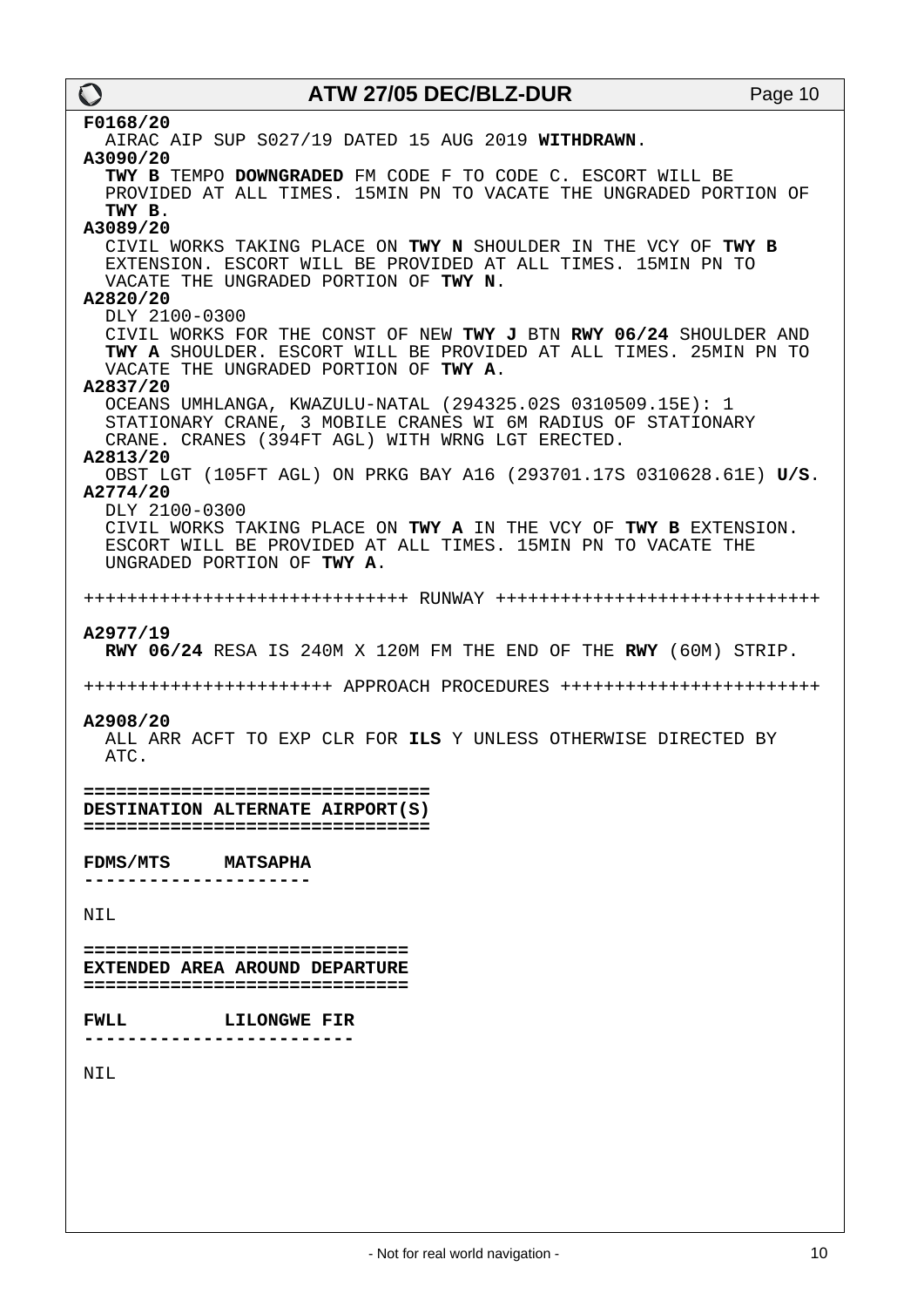**================================ EXTENDED AREA AROUND DESTINATION ================================ FAJA JOHANNESBURG FIR -----------------------------** +++++++++++++++++++++++++++++ FIR/UIR ++++++++++++++++++++++++++++++ **A3501/20**  ELLISRAS VHF RELAY STN 126.7 MHZ **U/S**. **B1636/20**  WHEN LASS 129.4 MHZ AND 119.0 MHZ ARE **CLSD**, TFC FM THE LOWVELD AREA TO CTC KRUGER TWR ON 119.2 MHZ 10NM OR 10MIN PRIOR TO ENTERING FAKN AIRSPACE. **A3438/20**  COVID-19: 1)GEN AND RECREATIONAL AVIATION FLT, INCLUDING HR BLDG AND MAINT RELATED FLT ARE PERMITTED. 2)AVIATION TRG OPS PERMITTED AS PER PART 141 OPR SPECIFICATIONS. 3)SKILLS TESTS, REVALIDATION CHECKS AND SIX MONTHLY PROFICIENCY CHECKS PERMITTED. 4)ALL OPS RELATED TO 2 AND 3 TO ENSURE THAT THEY HAVE A COVID PLAN IN PLACE. A)COVID-19 SIGNED PROC CHECKLIST FOR AVIATION TRG ORGANISATION OPS TO BE SUBMITTED TO PERSONNEL LICENCING EMAIL: PEL.TRAINING(AT)CAA.CO.ZA B)ALL EXAMINERS AND INSTRUCTORS REQUIRED TO CONDUCT TEST OR CHECK INDEPENDENTLY OF AVIATION TRG ORGANISATION OR OPR, SHALL SUBMIT COVID-19 SIGNED PROC CHECKLIST TO PEL.SKILLSTEST(AT)CAA.CO.ZA FOR ONCE OFF AUTH. PART 1 OF 2 **A3438/20**  5)ALL FLT UNDER 1) TO COMPLY WITH NATIONAL LEGISLATION IN TERMS OF PERSONAL PROTECTIVE EQPT, ACFT DISINFECTION AND DEMONSTRATE COMPLIANCE. 6)FLT LISTED UNDER 2 AND 3 TO ENSURE A COPY OF THE COVID PROC IS CARRIED ONBOARD THE ACFT AND DEMONSTRATE COMPLIANCE. 7)ALL MAINT AND PRODUCTION TEST FLT INCLUDING PROVING AND EXPERIMENTAL ARE PERMITTED. 8)DOMESTIC FLT DRG CURFEW HR (2000-0200) ARE NOT PERMITTED UNLESS PRIOR WRITTEN APPROVAL HAS BEEN OBTAINED AND A COPY THEREOF IS CARRIED ONBOARD THE ACFT. A)APPLICATIONS FOR GEN AND RECREATIONAL FLT DRG CURFEW HR TO BE SUBMITTED TO LAUBSCHERP(AT)CAA.CO.ZA. B)APPLICATIONS FOR TRG, SKILLS, REVALIDATION AND PILOT PROFICIENCY CHECK FLT DRG CURFEW HR TO BE SUBMITTED TO PEL.TRAINING(AT)CAA.CO.ZA) PART 2 OF 2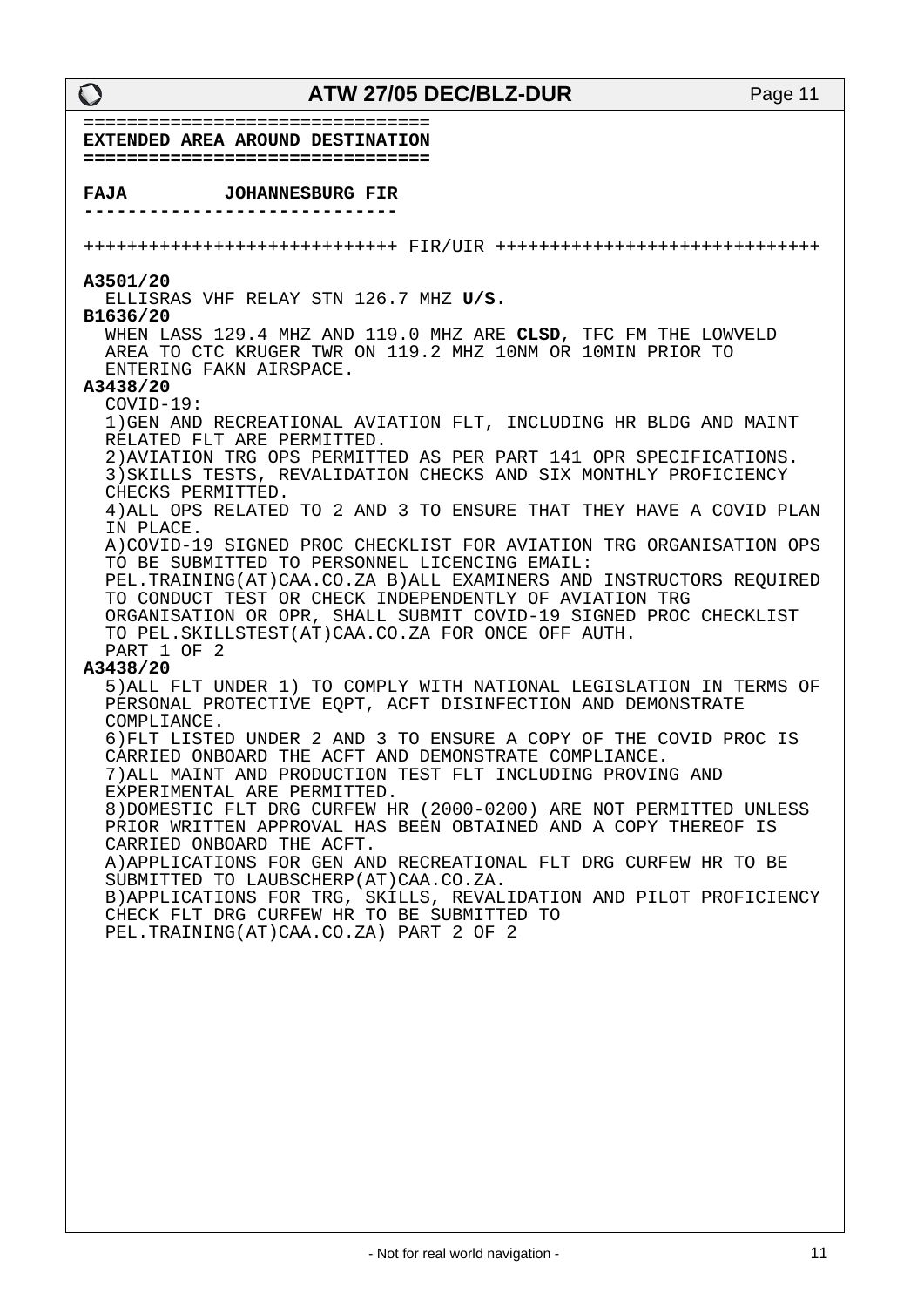### **A3437/20**

COVID-19:

 1)INTL, REGIONAL FLT ALLOWED SUBJ COMPLIANCE WITH COND PUBLISHED ON CIVIL AVIATION AUTHORITY WEB-SITE (WWW.CAA.CO.ZA). UNDER THE 'INFORMATION FOR THE INDUSTRY' TAB, SELECT 'LEGAL AND AVIATION COMPLIANCE' FROM THE DROP DOWN MENU.'DIRECTIONS ISSUED BY THE MINISTER OF TRANSPORT-1 OCTOBER 2020' CAN BE FOUND UNDER THE 'NOTICE RELATING TO: GENERAL NOTICES' LINK. FOR INTL AND DOM FLT, PAX AND CREW MUST COMPLY WITH SCREENING PROTOCOLS UPON ENTRY AND SPECIFIC RQMNTS OF DIRECTIONS WITH REGARDS TO POLYMERASE CHAIN REACTION (PCR) TEST WEARING OF MASKS AND QUARANTINE RQMNTS WHERE APPLICABLE. REGULATIONS CURRENTLY BEING REVIEWED AND WILL BE COMMUNICATED IN DUE COURSE. A) CREW WITH VALID NEGATIVE PCR TEST WILL BE ALLOWED ACCESS TO SOUTH AFRICA. PART 1 OF 3 **A3437/20**  B) CREW WITHOUT NEGATIVE PCR TEST REQUIRED TO REMAIN AT THEIR CONTRACTED HOTEL FOR DURATION OF LAYOVER UNTIL THEY LEAVE SOUTH AFRICA. C) OPERATORS TO ENSURE CONTRACTED HOTELS ARE COMPLIANT WITH THE REQUIREMENTS OF SOUTH AFRICAN HEALTH PROTOCOLS. 2)AIR AMBULANCE OPS ARE ALLOWED SUBJ THE FLW COND: A) COVID INFECTION CTL MEASURES ARE APPLICABLE TO CREW, MEDICAL PERSONNEL AND PATIENTS. ACFT DISINFECTION MUST BE COMPLIED WITH. B) CREW AND PATIENTS SHALL BE SUBJ APPLICABLE QUARANTINE LAWS. FOREIGN AIR AMBULANCE OPS, TRANSPORTING COVID POSITIVE PATIENTS ARE REQ TO OBTAIN WRITTEN PERMISSION FM DEPARTMENT OF TRANSPORT (APPLICATION FOR PERMISSION MUST BE MADE IN WRITING AND SUBMITTED TO ANDRIES NTJANE EMAIL NTJANEM(AT)DOT.GOV.ZA AND OWEN RIKHOTSO EMAIL RIKHOTSO(AT)DOT.GOV.ZA) AND DEPARTMENT OF HEALTH. 3)SKED DOMESTIC PAX SER MAY OPR TO AND FM THE FLW **AD**: FAOR, FALE, FACT, FAKN, FAPE, FABL, FAPM, FAUP, FARB, FASZ, FALA, FAEL, FAGG, FAHS, FAMG, FAUT, FAPH, FAPG, FAPP, FASS AND FAKM. PART 2 OF 3 **A3437/20**  4)AIR CARGO FLT ARE PERMITTED TO THE FLW **AD**: FABL, FACT, FALE, FAKN, FALA, FAOR,FAPP, FAPE AND FAUP. 5) INTL SKED AND CHARTER PAX FLTS ARE PERMITTED TO FLW **AD** ONLY: FAOR, FACT AND FALE. 6) INTL SKED AND CHARTER PAX FM COUNTRIES LISTED AS HIGH RISK NOT ALLOWED EXC BUSINESS TRAVEL WITH PERMISSION FM DEPARTMENT OF HOME AFFAIRS. LIST OF HIGH RISK COUNTRIES **AVBL** ON THE FLW LINK (HTTPS://WWW.GOV.ZA/COVID-19/INDIVIDUALS-AND-HOUSEHOLDS/TRAVEL-COR ONA VIRUS-COVID-19). 7)DOMESTIC FLT DRG CURFEW HR (2200-0200) ARE NOT PERMITTED UNLESS PRIOR WRITTEN APPROVAL HAS BEEN OBTAINED AND A COPY OF THE APPROVAL IS CARRIED ON BOARD THE ACFT. A) OPR ARE TO MAKE APPLICATION FOR APPROVAL FOR FLT DRG CURFEW HR TO THE DEPARTMENT OF TRANSPORT (APPLICATION FOR PERMISSION MUST BE MADE IN WRITING AND SUBMITTED TO: ANDRIES NTJANE EMAIL NTJANEM(AT)DOT.GOV.ZA AND OWEN RIKHOTSO EMAIL RIKHOTSO(AT)DOT.GOV.ZA)) PART 3 OF 3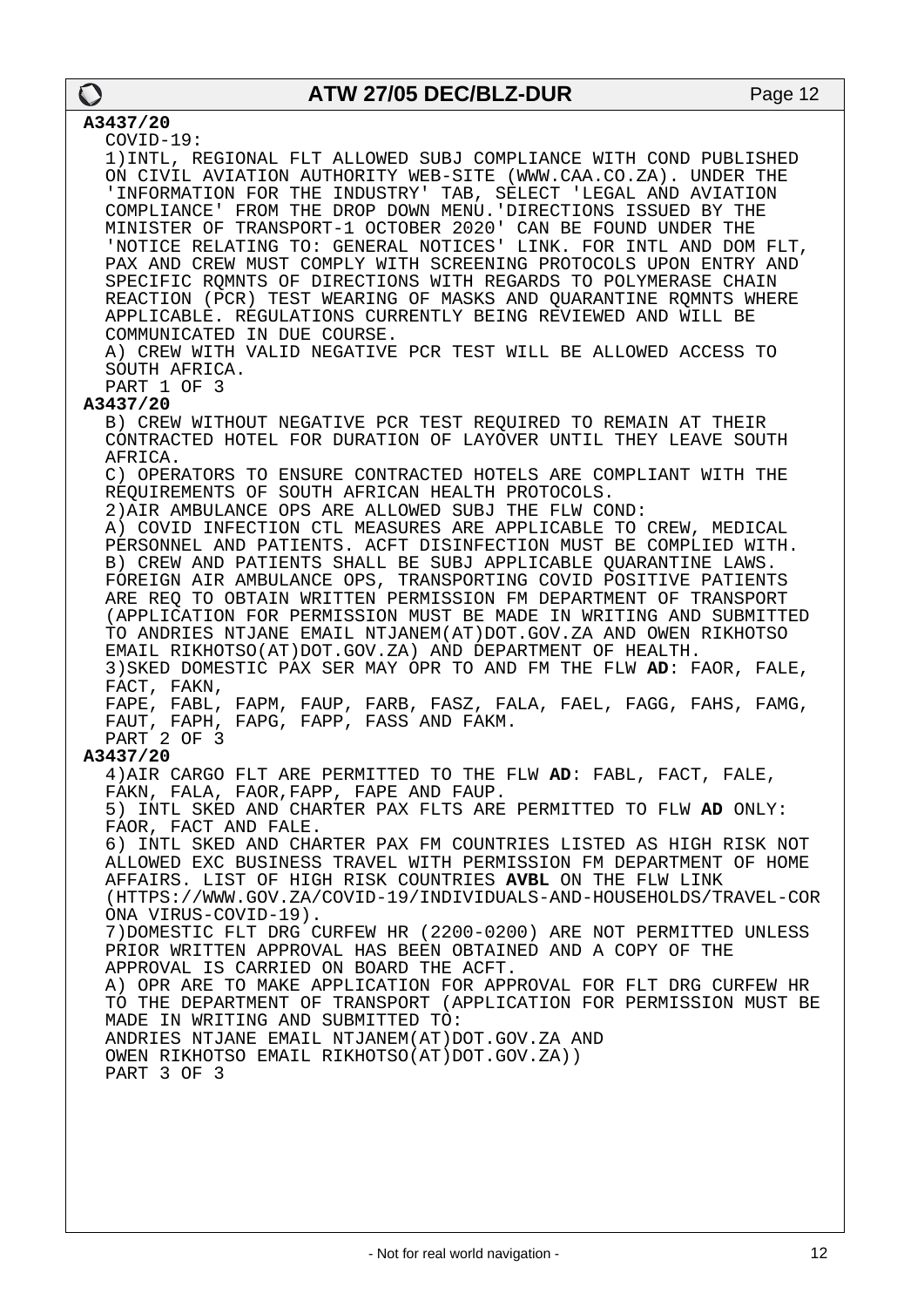#### **A3435/20**  COVID-19: AP SLOT COORDINATION SOUTH AFRICA: AIR TRAFFIC AND NAVIGATION SERVICES (ATNS) IS THE APPOINTED AND RECOGNISED INTL AIR TRANSPORT ASSOCIATION (IATA) SLOT COORDINATOR FOR SOUTH AFRICAN AP. THE PRIMARY FUNCTION OF THE TEAM IS AP SLOT COORDINATION AND MONITORING OPERATOR AP SLOT COMPLIANCE PERFORMED IN ACCORDANCE WITH: -SOUTH AFRICAN AP SLOT REGULATIONS -IATA WORLDWIDE SLOT GUIDELINES (WSG) -IATA STANDARD SCHEDULES INFORMATION MANUAL (SSIM) -AP SPECIFIC LOCAL RULES HR OF OPS: PART 1 OF 2 **A3435/20**  OFFICE HR ARE BTN 06H00-14H00 ON WEEKDAYS (EXC PUBLIC HOL). CTC NUMBERS ARE +2711 928 6589, +2711 928 6473 AND +2711 928 6434. ALL SLOT REQ ARE TO BE SUBMITTED TO THE FLW EMAIL ADDRESS: COORD(AT)ATNS.CO.ZA AFT HR CTC DETAILS: AIRPORTS COMPANY SOUTH AFRICA (ACSA) PROVIDES A SLOT BOOKING SER FM 14H00-19H00 DLY, AND 06H00-19H00 ON WEEKENDS AND PUBLIC HOL. TEL: + 2710 207 2001 EMAIL: SLOTS(AT)AIRPORTS.CO.ZA NOTE: PLEASE NOTE THAT THE AFT HR SER IS LTD TO AD-HOC REQ AND DOES NOT FACILITATE SLOT INFORMATION REQUEST (SIRS), SLOT AVAILABILITY QUERY (SAQS), REQ FOR SERIES OF SLOTS, SLOT COMPLIANCE QUERIES OR INITIAL SUBMISSIONS. ALL SLOTS FOR THE FLW DAY MUST BE RECEIVED BY THE SLOT COORDINATION OFFICE OR AFT HR SER (ACSA) WI THEIR RELEVANT DUTY HR IN ORDER FOR THE SLOT REQ TO BE PROCESSED. SLOT REQ FOR THE SAME DAY OF OPS MUST BE SUBMITTED TO THE RELEVANT AP MANAGER. DLA MAY RESULT IF SLOTS ARE NOT REQ TIMEOUSLY.) PART 2 OF 2 **A3387/20**  DELEGATION OF ATS WI FAJA FIR TO FYWF ACC/FIS: THE AIRSPACE THAT IS PART OF THE FAJA FIR, HAS BEEN DELEGATED TO FYWF ACC/FIS FM 1500FT AGL TO FL195: LATERAL LIMITS: FM A POINT (273000S 0150000E) ALONG A STRAIGHT LINE TO A POINT AT (273000S 0195439E). THENCE A STRAIGHT LINE TO A POINT AT (282312S 0195453E). THENCE CLOCKWISE ALONG THE INTL BDRY BTN SOUTH AFRICA AND NAMIBIA TO POINT (283548S 0162042E). THENCE A STRAIGHT LINE TO A POINT (283548S 0150000E). THENCE ALONG STRAIGHT LINE BACK TO STARTING POINT AT (273000S 0150000E). FM 1500FT AGL TO FL145 FIS WILL BE PROVIDED BY FYWF FIS ON FREQ 123.8 MHZ. THIS AIRSPACE IS CLASSIFIED CLASS G. HR OF OPS IS HJ. OUTSIDE THESE HR PILOT TO CTC FYWF FIS 124.7 MHZ. FM FL145 TO FL195 CONTROLLED SER WILL BE PROVIDED BY FYWF ACC 124.7 MHZ. THIS AIRSPACE IS CLASSIFIED CLASS A. HR OF OPS 24 HR. FM FL200 TO FL460 A CONTROLLED SER WILL BE PROVIDED BY FAJA ACC WEST ON 118.5 MHZ. THIS AIRSPACE IS CLASSIFIED CLASS A. HR OF OPS 24 HR.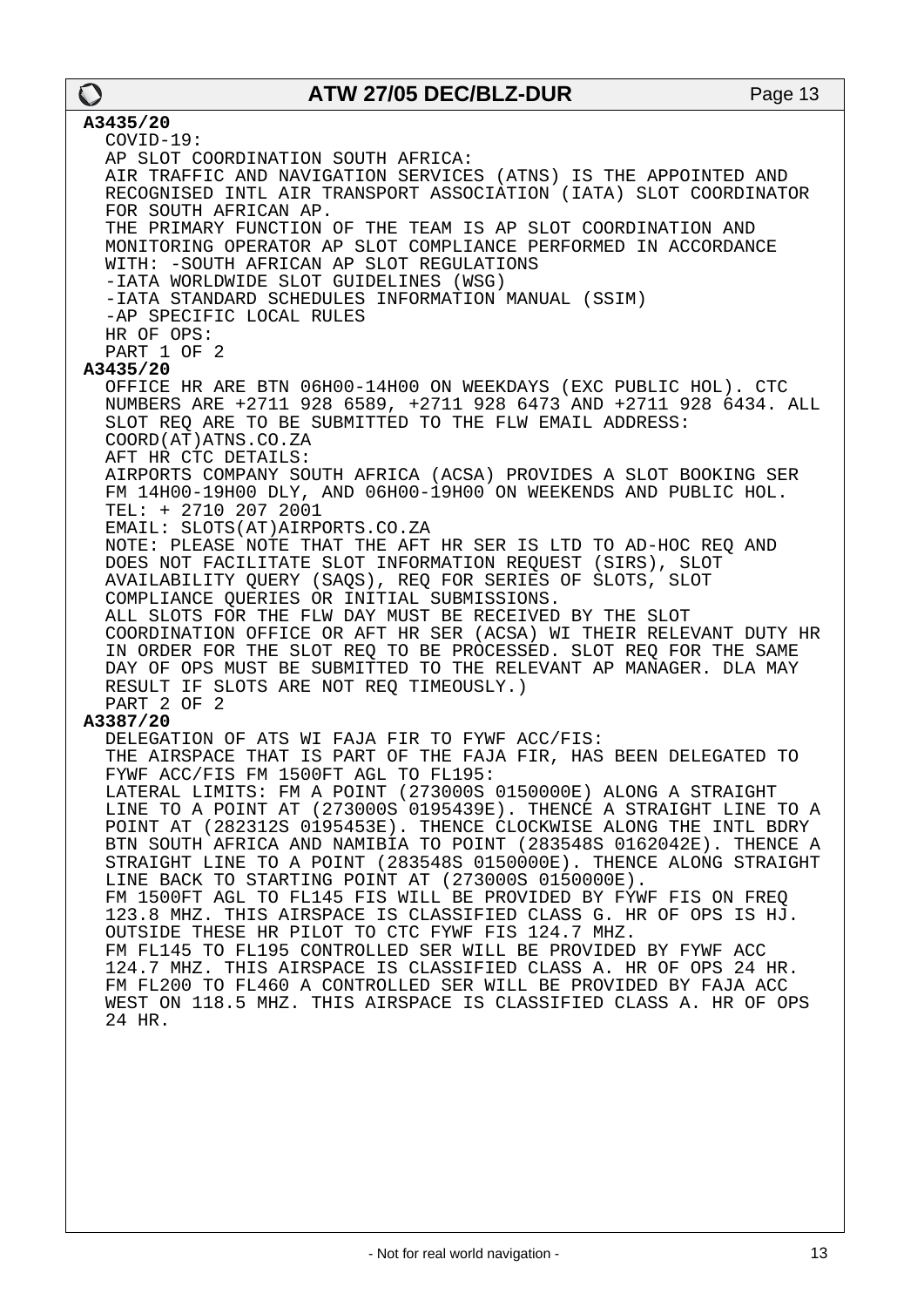**A3310/20**  FOR THE PURPOSE OF ATFM FABL **RWY** CAPACITY WILL BE DECLARED ACCORDING TO THE FLW RULES: 1. HOURLY TOTAL IFR MOV IS 12. 2. HOURLY ARR IFR MOV IS 12 AND/OR DEP IFR MOV IS 12. ALL DOMESTIC PASSENGER SER OPR TO AND FM FAEL MAY ONLY DO SO: A. MON-FRI BTN 0500-1630. B. SAT BTN 0500-1600. C. SUN BTN 0700-1700. FOR THE PURPOSE OF ATFM FAEL **RWY** CAPACITY WILL BE DECLARED ACCORDING TO THE FLW RULES: 1. HOURLY TOTAL MOV IS 17. 2. HOURLY ARR MOV IS 17 AND/OR DEP MOV IS 17. ALL DOMESTIC PASSENGER SER OPR TO AND FM FAGG MAY ONLY DO SO: A. MON TO FRI BTN 0430-1700. B. SAT BTN 0630-1300. C. SUN BTN 0630-1630. FOR THE PURPOSE OF ATFM FAGG **RWY** CAPACITY WILL BE DECLARED ACCORDING TO THE FLW RULES: 1. HOURLY TOTAL MOV IS 15. 2. HOURLY ARR MOV IS 15 AND/OR DEP IFR MOV IS 15. ALL DOMESTIC PASSENGER SER OPR TO AND FM FAKM MAY ONLY DO SO: A. MON TO FRI BTN 0400-1600. B. SAT BTN 0700-1100. C. SUN BTN 1200-1600. ALL GEN AVIATION AND UNMANNED OPS EXCLUDING SAPS (SOUTH AFRICAN POLICE SERVICE) AND MEDEVAC FLT TO AND FM FAKM MAY ONLY DO SO: A. MON TO FRI BTN 0400-1600. B. SAT BTN 0700-1100. C. SUN BTN 1200-1600. FOR THE PURPOSE OF ATFM FAKM **RWY** CAPACITY WILL BE DECLARED ACCORDING TO THE FLW RULES: 1. HOURLY TOTAL IFR MOV IS 10. 2. HOURLY ARR IFR MOV IS 10 AND/OR DEP IFR MOV IS 10. AIR AMBULANCE OPS ARE NOT SUBJ ATFM INITIATIVES. END PART 2 OF 2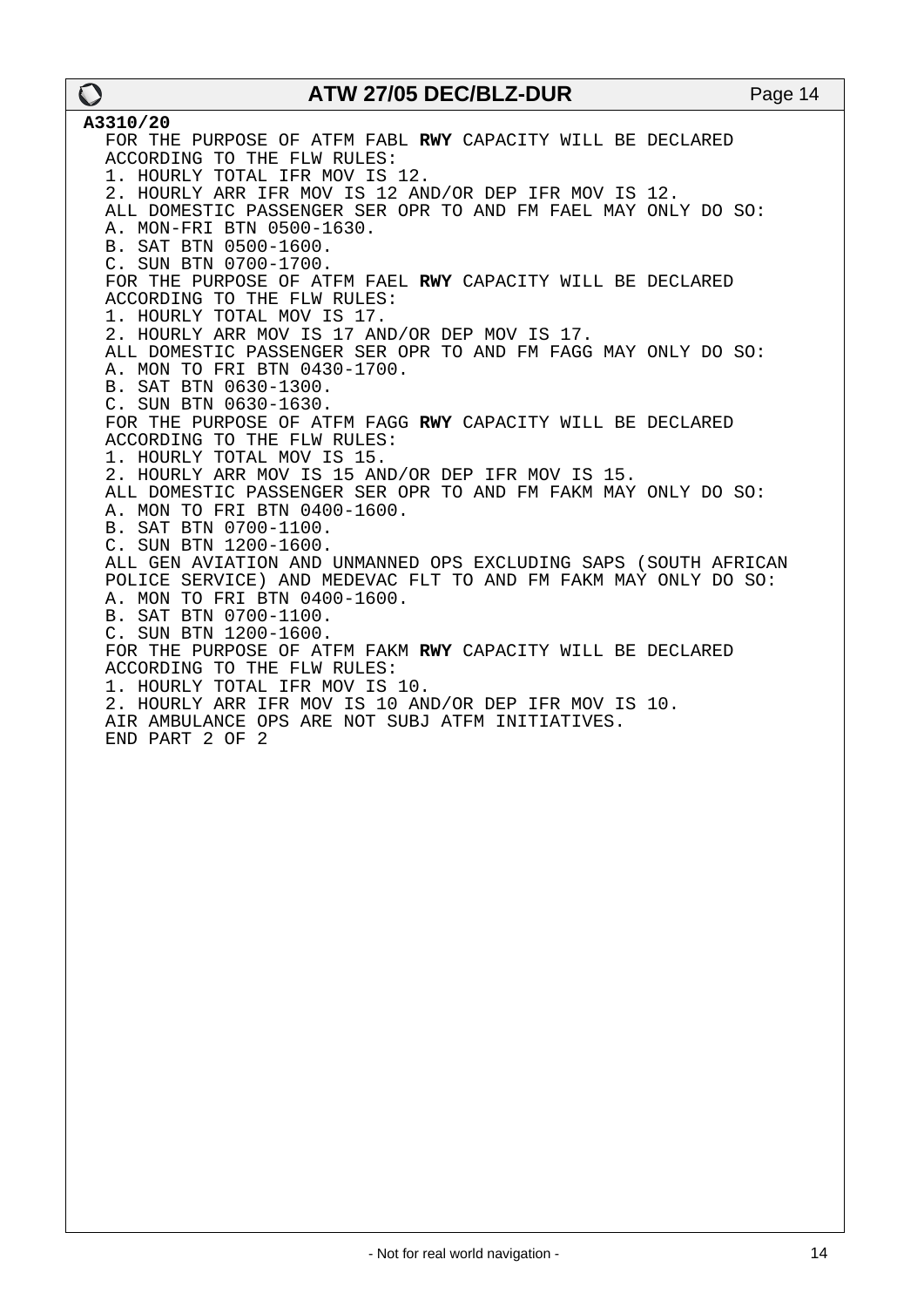**A3310/20**  COVID-19: ALL DOMESTIC PASSENGER SER OPR TO AND FM FAOR, FACT AND FALE MAY ONLY DO SO MON TO SUN BTN 0330-2100. THE PURPOSES OF SLOT COORDINATION: FAOR **RWY** CAPACITY WILL BE DECLARED ACCORDING TO THE FLW RULES: 1. HOURLY TOTAL MOV IS 40 2. HOURLY ARR MOV IS 30 AND/OR DEP MOV IS 30. FACT **RWY** CAPACITY WILL BE DECLARED ACCORDING TO THE FLW RULES: 1. HOURLY TOTAL MOV IS 18 2. HOURLY ARR MOV IS 18 AND/OR DEP MOV IS 18. FALE **RWY** CAPACITY WILL BE DECLARED ACCORDING TO THE FLW RULES: 1. HOURLY TOTAL MOV IS 18 2. HOURLY ARR MOV IS 12 AND/OR DEP MOV IS 12. ALL DOMESTIC PASSENGER SER OPR TO AND FM FAPE MAY ONLY DO SO:<br>A. MON TO SAT BTN 0500-1815. A. MON TO SAT B. SUN BTN 0630-1915 FOR THE PURPOSE OF ATFM FAPE **RWY** CAPACITY WILL BE DECLARED ACCORDING TO THE FLW RULES: 1. HOURLY TOTAL IFR MOV IS 17 2. HOURLY ARR MOV IS 17 AND/OR DEP IFR MOV IS 17. ALL DOMESTIC PASSENGER SER OPR TO AND FM FAUP MAY ONLY DO SO: A. MON AND TUE BTN 0530-1230. B. WED TO FRI BTN 0530-1600. C. SAT BTN 0830-1130. D. SUN BTN 0830-1600. FOR THE PURPOSE OF ATFM FAUP **RWY** CAPACITY WILL BE DECLARED ACCORDING TO THE FLW RULES: 1. HOURLY TOTAL IFR MOV IS 6. 2. HOURLY ARR IFR MOV IS 6 AND/OR DEP IFR MOV IS 6. ALL DOMESTIC PASSENGER SER OPR TO AND FM FABL MAY ONLY DO SO: END PART 1 OF 2 **A3290/20**  NO BOEING 737 MAX 8 ACFT ALLOWED TO OPR IN SOUTH AFRICAN AIRSPACE. **A3194/20**  MON-SUN 0400-1000, 1015-1600 COVID-19:CAMU, ATFM HR OF SER. **A3195/20**  MON-SUN 0400-1000, 1015-1600 COVID-19: CAMU, FLEXIBLE USE OF AIRSPACE (FUA) HR OF SER. **A3189/20**  DLY 0345-0400, 1045-1100, 1745-1800 AIMU (ATN, NOTAM, DYNAMIC DATA, FLIGHT PLANNING AND BRIEFING) SER **NOT AVBL**. FOR ALL URGENT OR EMERG QUERIES, PLEASE CTC THE FLW TEL NR: 072 696 4952 OR 072 696 6426 OR 072 696 1767. **B1382/20**  MON-FRI 0600-1300, SAT, SUN AND PUBLIC HOL 0700-1300 ATC TRG TAKING PLACE ON (LOWVELD MILITARY AIRSPACE SECTOR) LASS 119.0 MHZ. **F0137/20**  HAND AMEND RSA AIC 21-33 DATED 02-10-15 AS FLW: FREQUENCY TO READ: 126.8 MHZ. **A2949/20**  VICTORIA WEST VHF RELAY STN 120.3 MHZ AND 131.125 MHZ **U/S**. **F0140/20**  HAND AMEND SACAA WEBSITE - INFORMATION FOR THE INDUSTRY - AERONAUTICAL INFORMATION - RSA AIP - ENR SECTION - ENR 2.2 PAGE 51 AS FLW: PIETERSBURG (CIVIL) DELETE DEDICATED FREQUENCY 122.7 MHZ.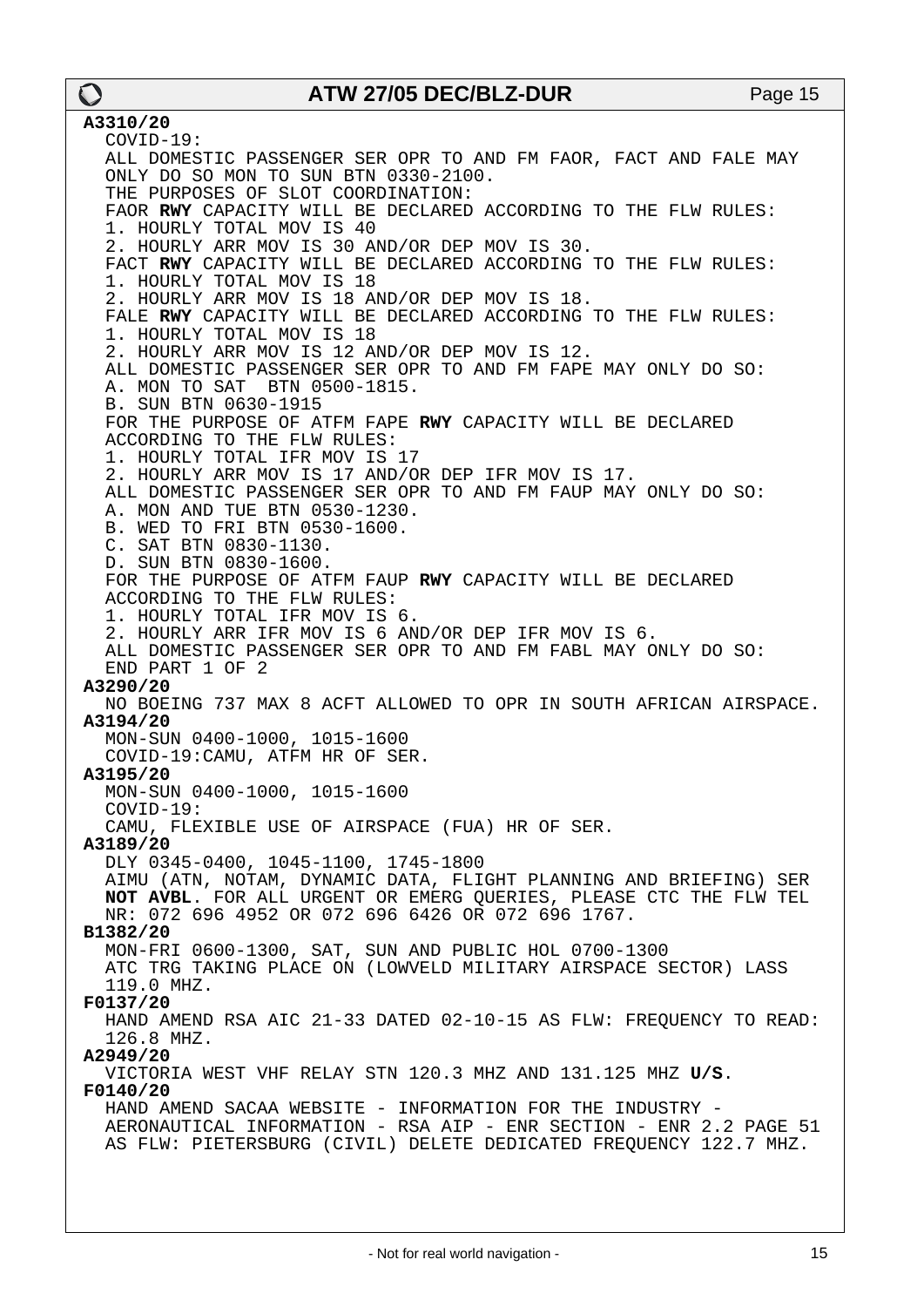| F0097/20                                                                                                                    |
|-----------------------------------------------------------------------------------------------------------------------------|
| HAND AMEND RSA AIP ENR SECTION ENR 2.2 PAGE 9, KYALAMI VFR ROUTE                                                            |
| NORTHBOUND ROUTING SECOND SENTENCE TO READ: FROM SANDTON CITY                                                               |
| TOWER (2606.3S 02803.1E) ROUTE DIRECT TO KYALAMI RACE TRACK                                                                 |
| (2559.6S 02803.5E) THEN DIRECT TO ATTRIDGEVILLE (2547.9S                                                                    |
| 02803.3E). SOUTHBOUND ROUTING SECOND SENTENCE TO READ: FROM                                                                 |
| ATTRIDGEVILLE (2547.9S 02803.3E) ROUTE DIRECT TO KYALAMI RACE TRACK                                                         |
| (2559.6S 02803.5E) THEN DIRECT TO SANDTON CITY TOWER (2606.3S                                                               |
| $02803.1E$ .                                                                                                                |
| A1491/20                                                                                                                    |
| FLT TO AND FM IRAQ POTENTIALLY HAZARDOUS SITUATION - IRAQ                                                                   |
| AIRSPACE.                                                                                                                   |
| DUE TO THE POTENTIALLY HAZARDOUS SITUATION CREATED BY THE                                                                   |
| ARMED CONFLICT IN IRAO.                                                                                                     |
| ALL FLT OPS IN THE TERRITORY AND AIRSPACE OF                                                                                |
| IRAQ AT OR BLW FL300 BY THE PERSONS DESCRIBED IN                                                                            |
| PARAGRAPH A, ARE STRONGLY ADZ UFN.                                                                                          |
| (1) OVERFLIGHTS OF IRAQ ABOVE FL200 BUT AT OR BLW FL300                                                                     |
| (2) OPS AT OR BLW FL300 BY FLT DEP FM THE COUNTRIES ADJ TO                                                                  |
| IRAO WHOSE CLIMB PER WILL NOT PERMIT OPS ABV FL300 PRIOR TO                                                                 |
| ENTERING IRAQI AIRSPACE                                                                                                     |
| (3) FLT ORIGINATING FM OR DESTINED TO AREAS OUTSIDE OF IRAQ TO OR                                                           |
| FM ERBIL INTL AP (ORER) OR SULAYMANIYAH INT AP (ORSU) WI THE                                                                |
| TERRITORY OF IRAO NORTH OF 34DEG 30MIN NORTH LAT.                                                                           |
| APPLICABILITY: THIS NOTAM APPLIES TO ALL SOUTH AFRICAN AIR                                                                  |
| CARRIERS AND COMMERCIAL OPR, ALL OPR/PERSONS EXER THE PRIVILEGES                                                            |
| OF AN AOC ISSUED BY THE SACAA, EXC SUCH OPR/PERSONS OPR SOUTH                                                               |
| AFRICAN REGISTERED ACFT FOR A FOREIGN AIR CARRIER.                                                                          |
| THIS ADVISORY ON OPS IN THE AIRSPACE SPECIFIED IN THIS NOTAM AND                                                            |
| THE ASSOCIATED JUSTIFICATION WILL BE RE-EVALUATED AS THE SITUATION                                                          |
| REQUIRES.                                                                                                                   |
|                                                                                                                             |
| A0753/20                                                                                                                    |
| AVGAS FUEL SUPPLY AT VARIOUS AP SUSPECTED TO BE CONTAMINATED WITH                                                           |
| PUMP-GAS OR ANOTHER SUBSTANCE. PILOTS ARE ADZ TO BE VIGILANT AND                                                            |
| IF FUEL SUPPLY IS SUSPECT (LOOK AND SMELL), PILOTS ARE TO DRAIN                                                             |
| SUCH FUEL FM ACFT AND INFORM THE SOUTH AFRICAN CAA.                                                                         |
| USE OF PUMP-GAS IN AVGAS ENG IS HAZARDOUS. IF POSS PILOTS TO                                                                |
| SUPPLY A SAMPLE TO THE SOUTH AFRICAN CAA TO ASSIST IN THE                                                                   |
| INVESTIGATION.                                                                                                              |
| CNS123W SEQUENCE CHECK FOR FAJSYNYX A --                                                                                    |
| EXPECTED A3469/20 -- RECEIVED A0753/20                                                                                      |
| CNN038W DUPLICATE NOTAM                                                                                                     |
| TRANSACTION ROLLED BACK, RETCODE = 14                                                                                       |
| F0009/19                                                                                                                    |
| HAND AMEND AIC 20-13 DATED 28 JUN 2012 AS FLW: PAGE 2 PARAGRAPH                                                             |
| 3.3.3 (I) AND 3.3.3 (V) SECOND PARAGRAPH ONLY WITHDRAWN.                                                                    |
| A2023/18                                                                                                                    |
| DUE TO ONGOING INSURGENT ACT, OPR OF CIV ACFT SHOULD BE AWARE OF                                                            |
| THE RISK TO FLT OPS SAFETY IN THE NORTHERN SINAI GOVERNORATE OF                                                             |
| EGYPT DERIVING FM POSSIBLE USE OF SMALL ARMS FIRE,                                                                          |
| ROCKET-PROPELLED GRENADES, MORTARS AND ANTI-AIRCRAFT FIRE,                                                                  |
| INCLUDING SHOULDER-FIRED MAN-PORTABLE AIR DEFENCE SYSTEMS                                                                   |
| (MANPADS). THE THREAT IS CONSIDERED TO REPRESENT A SIG RISK TO                                                              |
| AVIATION WHEN OVERFLYING THIS AREA AT OR BLW FL260.                                                                         |
| IT IS RECOMMENDED THAT ALL OPR TAKE ANY AVBL INFO INTO ACCOUNT IN                                                           |
| THEIR RISK ASSESSMENTS AND ROUTING DECISIONS IF PLANNING TO FLY                                                             |
| INTO, OUT OF, WITHIN OR OVER THE NORTHERN SINAI GOVERNORATE STATE                                                           |
| OF EGYPT AND TO MNT ALL RELEVANT INFO, INCLUDING NOTAMS.<br>ACFT OPR ARE RECOMMENDED TO SHARE WITH EUROPEAN AVIATION SAFETY |
| AGENCY ANY ADDN RELEVANT INFO THAT THEY BECOME AWARE OF WHILE                                                               |
| ACCOMPLISHING THEIR RISK ASSESSMENTS.                                                                                       |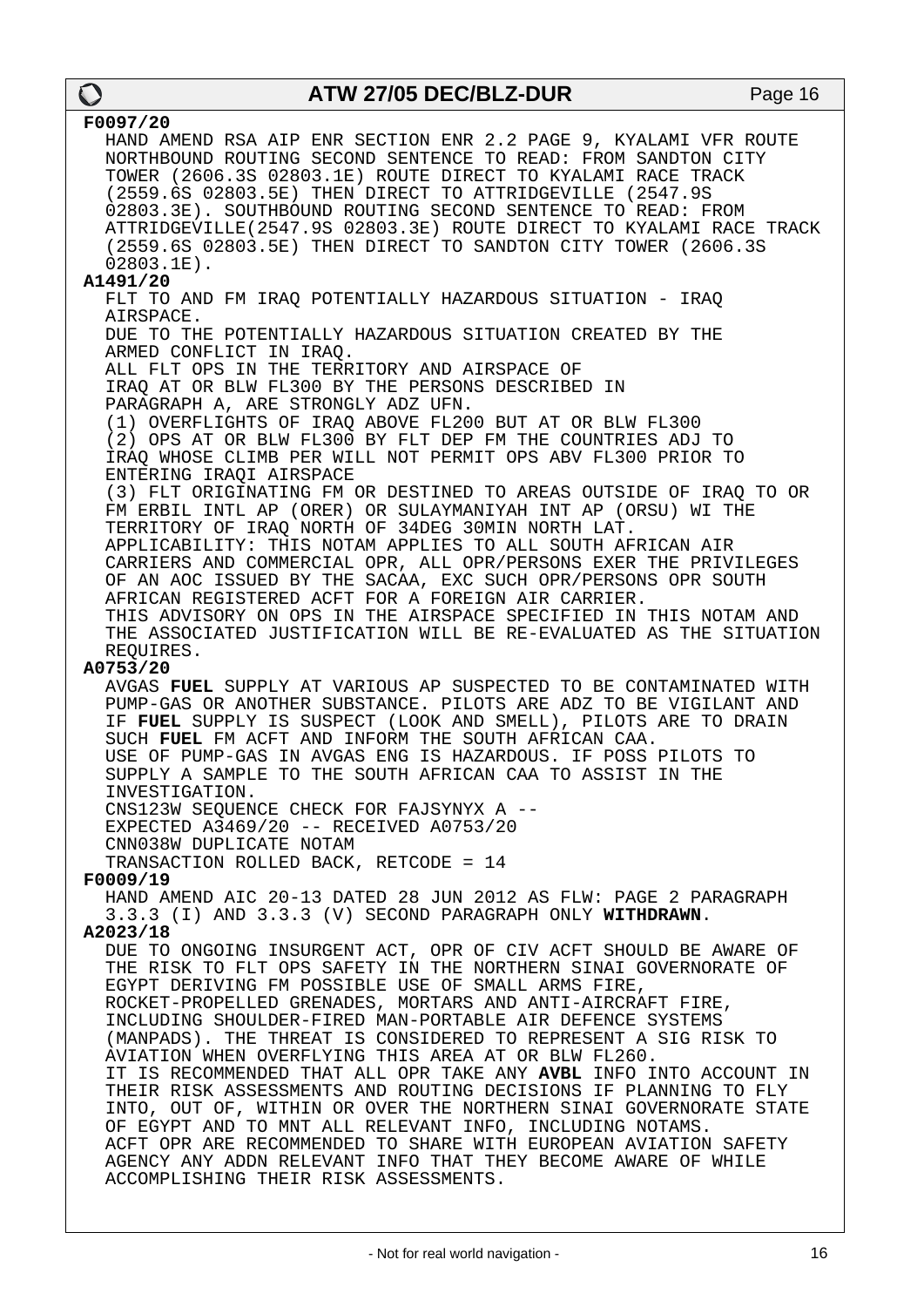| $\mathbf O$                                                                                                                                       | <b>ATW 27/05 DEC/BLZ-DUR</b>                                                                                                                                                                            |                                                                                                                                                                                                                                                                                                                                               | Page 17 |
|---------------------------------------------------------------------------------------------------------------------------------------------------|---------------------------------------------------------------------------------------------------------------------------------------------------------------------------------------------------------|-----------------------------------------------------------------------------------------------------------------------------------------------------------------------------------------------------------------------------------------------------------------------------------------------------------------------------------------------|---------|
| A1825/17<br>THE SYRIAN ARAB REPUBLIC AIRSPACES.                                                                                                   | SYRIAN ARAB REPUBLIC, CAA DRAWS YOUR ATTN TO THE POSSIBLE<br>PORTIONS OF THE BAGHDAD, DAMASCUS AND TEHRAN FIR'S. IT IS                                                                                  | TAKING INTO CONSIDERATION THE ARMED CONFLICT SITUATION IN THE<br>EXISTENCE OF SERIOUS RISK TO THE SAFETY OF INTL CIVIL FLT OPS IN<br>RECOMMENDED THAT ALL OPR TAKE ANY AVBL INFO INTO ACCOUNT IN THEIR<br>RISK ASSESSMENTS AND ROUTING DECISIONS IF PLANNING TO FLY INTO,<br>OUT OF, WITHIN OR OVER THE IRAN (ISLAMIC REPUBLIC OF), IRAQ, AND |         |
|                                                                                                                                                   |                                                                                                                                                                                                         |                                                                                                                                                                                                                                                                                                                                               |         |
| A2972/20<br>A2736/20<br>A2700/20                                                                                                                  | VOR CZV 114.3 MHZ NOT AVBL, AWAITING CLBR.<br>VOR/DME MEV 114.30 MHZ/CH 90X TEMPO WITHDRAWN.                                                                                                            | VOR GWV 117.9 MHZ SER SUSPENDED. INTERFERENCE DUE TERRAIN.                                                                                                                                                                                                                                                                                    |         |
| A2701/20<br>NOTAM A2700/20.                                                                                                                       |                                                                                                                                                                                                         | VOR/DME MEV (254727.35S 0283340.81E) WILL BE REF AS POINT MEV. REF                                                                                                                                                                                                                                                                            |         |
|                                                                                                                                                   |                                                                                                                                                                                                         | ++++++++++++++++++++++++ RESTRICTED AIRSPACE +++++++++++++++++++++++++++                                                                                                                                                                                                                                                                      |         |
| A3283/20<br>(260606S, 0284450)<br>F) GND G) 16000FT AMSL<br>A2941/20<br>F) GND G) FL600<br>A4181/18<br>0280233<br>MIDNIGHT. F) GND G) 9150FT AMSL | 5NM CENTRED AT FARM GOEDGEDACHT, DELMAS, GAUTENG (260606S<br>0284450E): TEMPO DROP ZONE ESTABLISHED.<br>DLY 0600-1430 EXC SUN AND PUBLIC HOL<br>FAR148 ALKANTPAN AND BEYOND: MISSILE FRNG TAKING PLACE. | DLY 0500-1600, 5NM CENTRED AT FARM GOEDGEDACHT, DELMAS, GAUTENG<br>SS-SR, CONSTITUTION HILL, BRAAMFONTEIN, JOHANNESBURG (261121S)<br>CONSTITUTION HILL, BRAAMFONTEIN, JOHANNESBURG (261121S 0280233E):<br>30 TIMES 2KW VERTICAL NARROW BEAM LGT FM GND TO 3350FT AGL<br>EMITTING 200 000 LUMENS EACH. INTST OF BEAMS REDUCED BY 50 PCT AT     |         |
| EXTENDED AREA AROUND DESTINATION ALTERNATE AIRPORT(S)                                                                                             |                                                                                                                                                                                                         |                                                                                                                                                                                                                                                                                                                                               |         |
| <b>FAJA</b>                                                                                                                                       | <b>JOHANNESBURG FIR</b>                                                                                                                                                                                 |                                                                                                                                                                                                                                                                                                                                               |         |
| Please see section EXTENDED AREA AROUND DESTINATION                                                                                               |                                                                                                                                                                                                         |                                                                                                                                                                                                                                                                                                                                               |         |
| AREA ENROUTE DEPARTURE - DESTINATION                                                                                                              |                                                                                                                                                                                                         |                                                                                                                                                                                                                                                                                                                                               |         |
| FQBE<br><b>BEIRA FIR/UIR</b>                                                                                                                      |                                                                                                                                                                                                         |                                                                                                                                                                                                                                                                                                                                               |         |
| NIL                                                                                                                                               |                                                                                                                                                                                                         |                                                                                                                                                                                                                                                                                                                                               |         |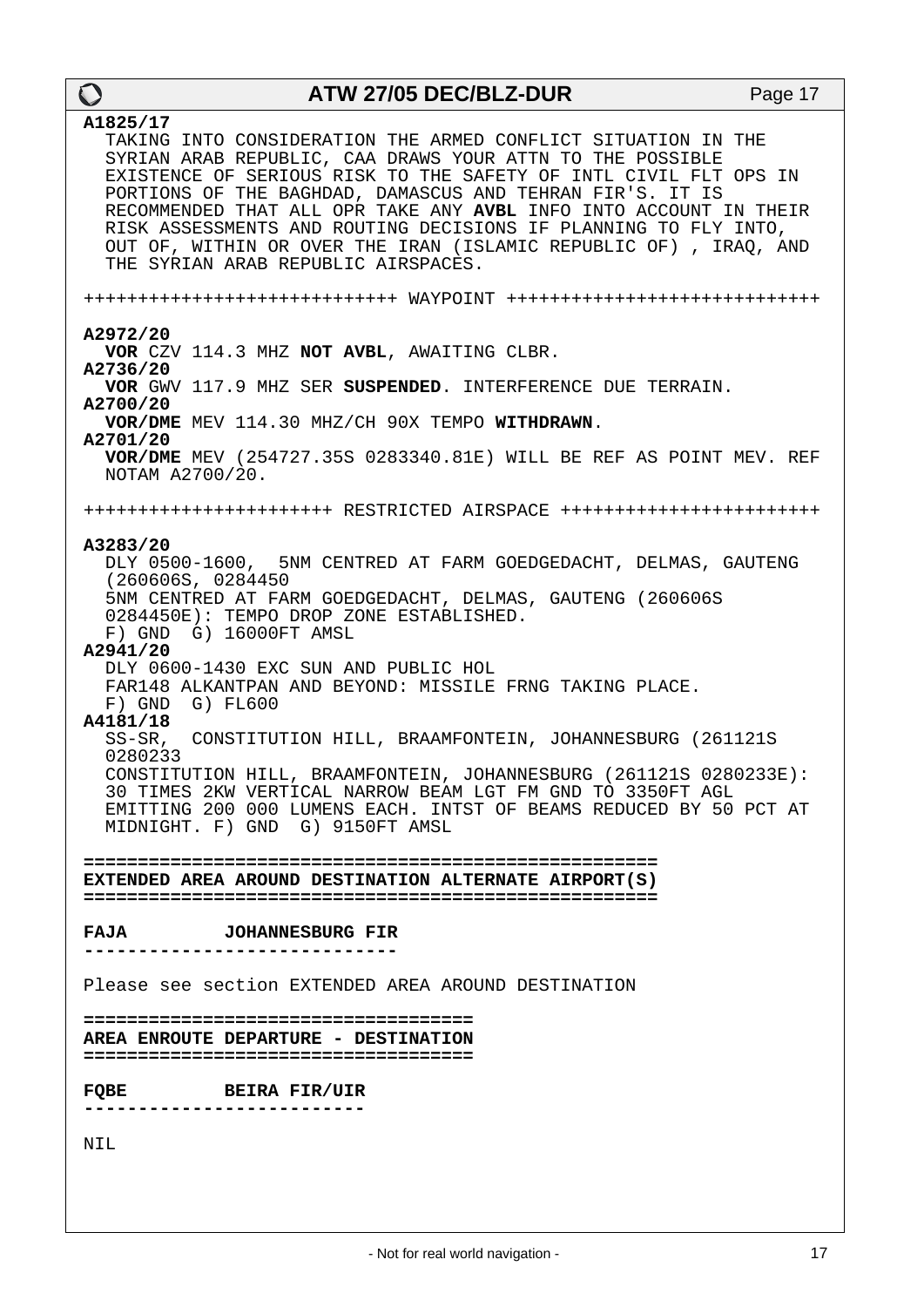**FAJA JOHANNESBURG FIR -----------------------------**

Please see section EXTENDED AREA AROUND DESTINATION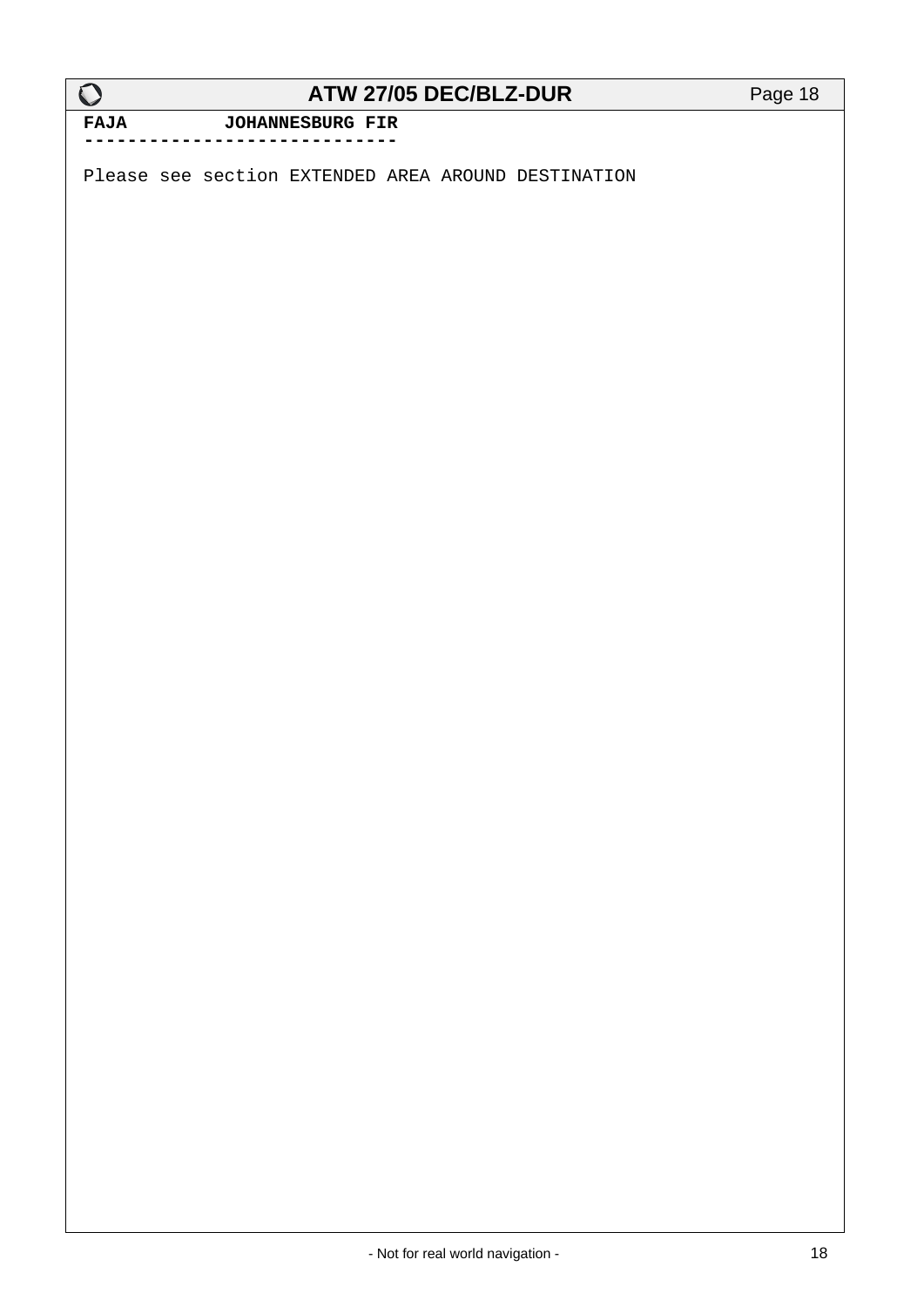**--------------------------------------------------------------------**

**[ Company NOTAM ]**

**========== CREW ALERT ==========**

#### **SB007/14**

SUBJECT: AUTO COST INDEXES

 WHEN PLANNING A COST INDEX, 2 OPTIONS ARE AVAILABLE. PILOTS MAY EITHER SELECT A SPECIFIC COST INDEX NUMBER FROM THE LIST, OR THEY MAY SELECT "AUTO". WHEN PLANNING AN "AUTO" COST INDEX, THE SYSTEM WILL REFERENCE THE SCHEDULED "TIME ENROUTE" OPTION AND ATTEMPT TO CHOOSE A COST INDEX WHICH CLOSELY MATCHES THIS VALUE. NOTE THAT THE "TIME ENROUTE" OPTION IS MEANT AS A GATE TO GATE TIME (AS INDICATED ON AN AIRLINE'S FLIGHT SCHEDULE, FOR EXAMPLE). IF A "TIME ENROUTE" OF 2:30 IS SELECTED, THE SYSTEM WILL SUBTRACT THE TAXI TIMES FROM THIS VALUE TO DETERMINE THE SCHEDULED AIR TIME. IT WILL THEN DETERMINE AND USE THE COST INDEX WHICH MATCHES THIS AIR TIME.

#### **SB003/13**

 SUBJECT: FLIGHT RELEASE UNITS ALL FLIGHT CREW: PLEASE PAY SPECIAL ATTENTION TO THE UNITS SELECTION WHEN GENERATING A FLIGHT PLAN. FAILURE TO IDENTIFY THE CORRECT UNITS WHEN REFUELING PRIOR TO FLIGHT CAN RESULT IN DEPARTING WITH INSUFFICIENT FUEL AND/OR AN ERRONEOUS PAYLOAD.

**============= CREW BULLETIN =============**

NIL

==================== END OF LIDO-NOTAM-BULLETIN ====================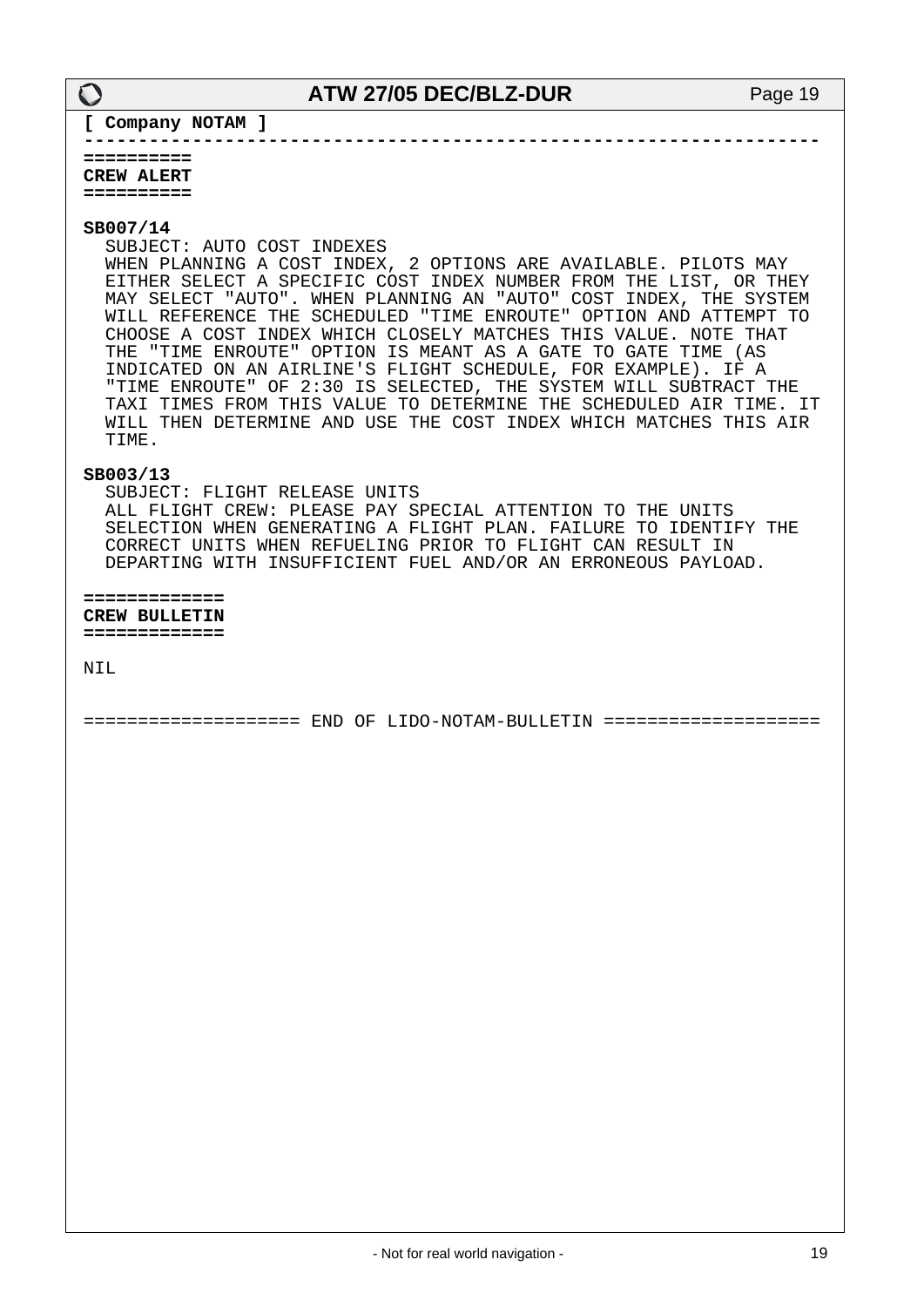